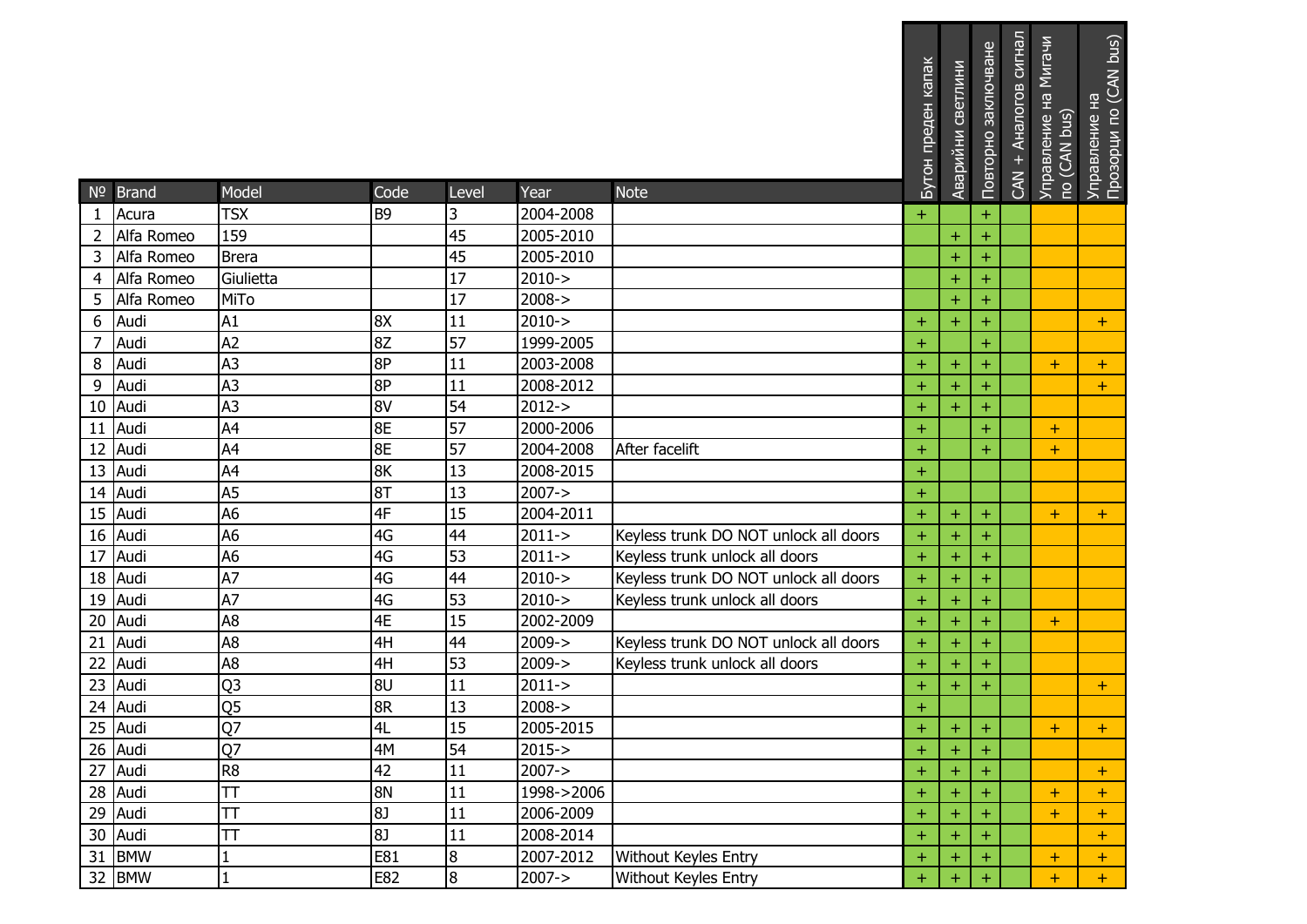| N <sup>o</sup> | <b>Brand</b> | Model          | Code            | Level          | Year       | <b>Note</b>                 | Бутон преден капак | светлини<br>Аварийни | Повторно заключване | CAN + Аналогов сигнал | Управление на Мигачи<br>no (CAN bus) | Прозорци по (CAN bus)<br>Управление на |
|----------------|--------------|----------------|-----------------|----------------|------------|-----------------------------|--------------------|----------------------|---------------------|-----------------------|--------------------------------------|----------------------------------------|
| 33             | <b>BMW</b>   |                | E87             | 8              | 2004-2011  | Without Keyles Entry        | $\ddot{}$          | $\ddot{}$            | $+$                 |                       | $\pm$                                | $\pm$                                  |
| 34             | <b>BMW</b>   | 1              | <b>E88</b>      | 8              | 2007-2011  | Without Keyles Entry        | $\ddot{}$          | $\ddot{}$            | $\pm$               |                       | $\pm$                                | $+$                                    |
| 35             | <b>BMW</b>   |                | F20             | $\overline{8}$ | $2011 - >$ | Without Keyles Entry        | $\ddot{}$          | $\ddot{}$            | $+$                 |                       | $\ddot{}$                            | $+$                                    |
| 36             | <b>BMW</b>   | $\mathbf{1}$   | F21             | 8              | $2011 - >$ | Without Keyles Entry        | $\ddot{}$          | $\ddot{}$            | $\ddot{}$           |                       | $\ddot{}$                            | $+$                                    |
| 37             | <b>BMW</b>   | $\overline{2}$ | F22             | 8              | 2007-2012  | Without Keyles Entry        | $\pm$              | $\ddot{}$            | $\pm$               |                       |                                      |                                        |
| 38             | <b>BMW</b>   | $\overline{2}$ | F22             | 73             | $2014 - >$ |                             | $\ddot{}$          | $\ddot{}$            | $\ddot{}$           |                       |                                      |                                        |
| 39             | <b>BMW</b>   | $\overline{c}$ | F45             | 73             | $2013 - >$ |                             | $\pm$              | $\ddot{}$            | $+$                 |                       |                                      |                                        |
| 40             | <b>BMW</b>   | $\overline{2}$ | F46             | 73             | $2014 - >$ |                             | $\ddot{}$          | $\ddot{}$            | $\ddot{}$           |                       |                                      |                                        |
| 41             | <b>BMW</b>   | 3              | E90             | 8              | 2007-2012  | <b>Without Keyles Entry</b> | $+$                | $\ddot{}$            | $+$                 |                       | $\pm$                                | $+$                                    |
| 42             | <b>BMW</b>   | 3              | F30             | 72             | 2012-2014  |                             | $\ddot{}$          | $\ddot{}$            | $\ddot{}$           |                       |                                      |                                        |
| 43             | <b>BMW</b>   | 3              | F30             | 73             | $2014 - >$ |                             | $\ddot{}$          | $\ddot{}$            | $\pm$               |                       |                                      |                                        |
| 44             | <b>BMW</b>   | 3              | F31             | 72             | 2012-2014  |                             | $\ddot{}$          | $\ddot{}$            | $\pm$               |                       |                                      |                                        |
| 45             | <b>BMW</b>   | 3              | F31             | 73             | $2014 - >$ |                             | $\ddot{}$          | $\ddot{}$            | $\ddot{}$           |                       |                                      |                                        |
| 46             | <b>BMW</b>   | 3              | F35             | 72             | 2012-2014  |                             | $\ddot{}$          | $\ddot{}$            | $\ddot{}$           |                       |                                      |                                        |
| 47             | <b>BMW</b>   | 3              | F35             | 73             | $2014 - >$ |                             | $\pm$              | $\ddot{}$            | $\pm$               |                       |                                      |                                        |
| 48             | <b>BMW</b>   | 3 GT           | F34             | $\overline{8}$ | 2013-2014  | Without Keyles Entry        | $\ddot{}$          | $\ddot{}$            | $+$                 |                       | $+$                                  | $+$                                    |
| 49             | <b>BMW</b>   | 3 GT           | F34             | 73             | $2014 - >$ |                             | $\pm$              | $\ddot{}$            | $+$                 |                       |                                      |                                        |
| 50             | <b>BMW</b>   | 4              | F32             | 73             | $2013 - >$ |                             | $\ddot{}$          | $\ddot{}$            | $\ddot{}$           |                       |                                      |                                        |
| 51             | <b>BMW</b>   | 4              | F33             | 73             | $2013 - >$ |                             | $\pm$              | $\ddot{}$            | $\ddot{}$           |                       |                                      |                                        |
| 52             | <b>BMW</b>   | 4              | F36             | 73             | $2013 - >$ |                             | $\ddot{}$          | $\ddot{}$            | $\ddot{}$           |                       |                                      |                                        |
| 53             | <b>BMW</b>   | 5              | E60             | 8              | 2003-2010  | Without Keyles Entry        | $\ddot{}$          | $\ddot{}$            | $\pm$               |                       | $\pm$                                | $+$                                    |
| 54             | <b>BMW</b>   | 5              | F10             | 8              | $2010 - >$ | Without Keyles Entry        | $\pm$              | $\ddot{}$            | $\pm$               |                       | $\ddot{}$                            | $+$                                    |
| 55             | <b>BMW</b>   | 5              | F11             | 8              | $2010 - >$ | Without Keyles Entry        | Ŧ                  | $\ddot{}$            |                     |                       | $\pm$                                | $\pm$                                  |
|                | 56 BMW       | 5 GT           | F07             | 8              | $2009 - >$ | <b>Without Keyles Entry</b> | $\ddot{}$          | $\ddot{}$            | $\pm$               |                       | $\ddot{}$                            | $+$                                    |
|                | 57 BMW       | 6              | E63             | 18             | 2003-2010  | Without Keyles Entry        | ÷                  | $\pm$                | $\pm$               |                       | ÷                                    | ÷                                      |
|                | 58 BMW       | 6              | E64             | 8              | 2003-2010  | Without Keyles Entry        | $\ddot{}$          | $\ddot{}$            | $+$                 |                       | $\pm$                                | $+$                                    |
|                | 59 BMW       | 6              | F <sub>12</sub> | 8              | $2011 - >$ | Without Keyles Entry        | $\pm$              | $\pm$                |                     |                       | $\pm$                                | $+$                                    |
|                | 60 BMW       | 6              | F13             | 8              | $2011 - >$ | Without Keyles Entry        | $\pm$              | $\pm$                |                     |                       | $\pm$                                | $+$                                    |
|                | 61 BMW       | $\overline{7}$ | E65             | 8              | 2001-2008  | Without Keyles Entry        | $\pm$              | $\ddot{}$            |                     |                       | $\ddot{}$                            | $+$                                    |
|                | 62 BMW       | $\overline{7}$ | E66             | 8              | 2001-2008  | Without Keyles Entry        | $+$                | $\ddot{}$            |                     |                       | $\pm$                                | $\pm$                                  |
|                | 63 BMW       | $\overline{7}$ | E67             | 8              | 2001-2008  | Without Keyles Entry        | $\ddot{}$          | $\ddot{}$            |                     |                       | $\pm$                                | $+$                                    |
|                | 64 BMW       | $\overline{7}$ | E68             | 8              | 2001-2008  | Without Keyles Entry        | $\pm$              | $\pm$                |                     |                       | $\pm$                                | $+$                                    |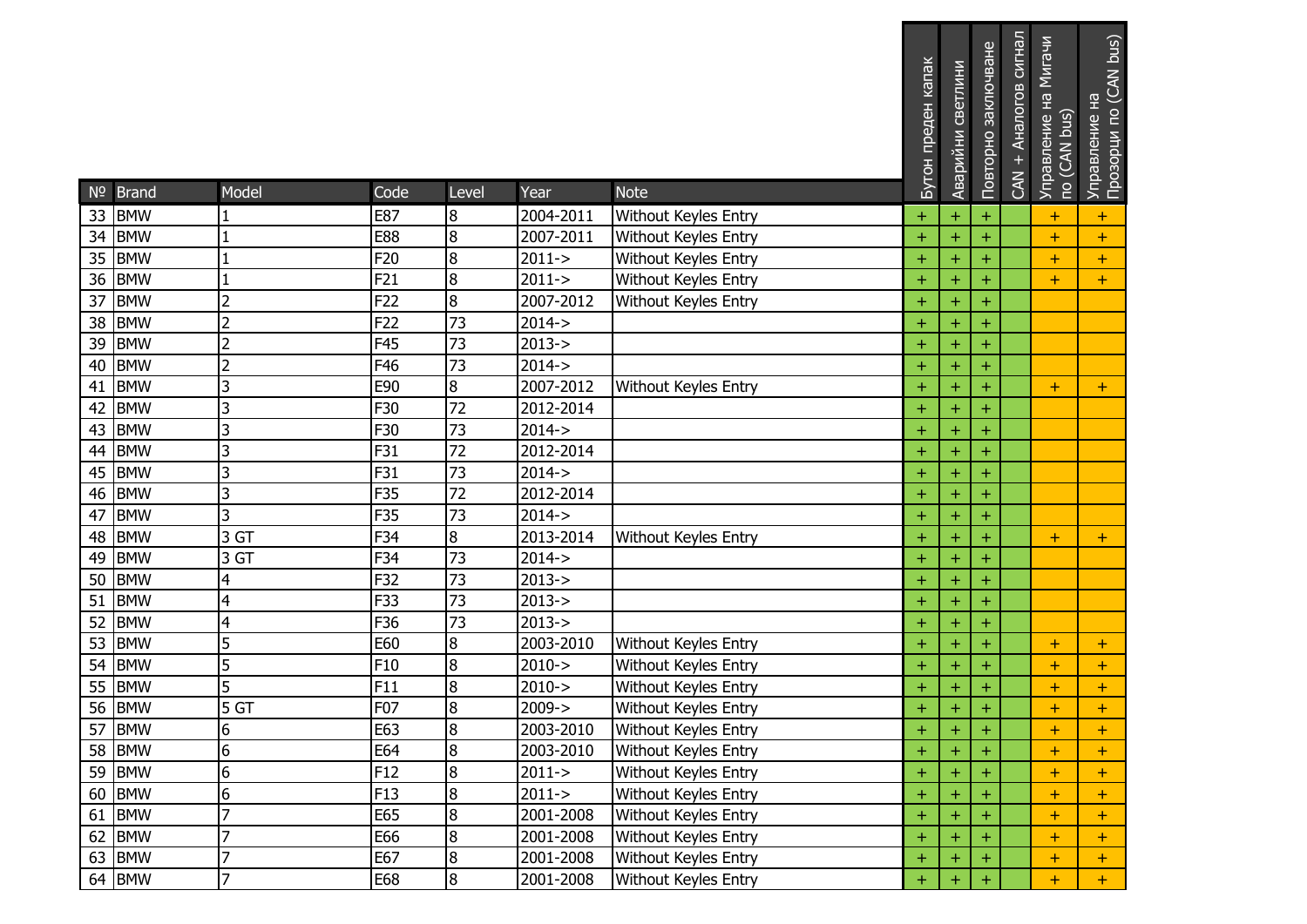|    | Nº Brand     | Model            | Code            | Level            | Year       | <b>Note</b>             | Бутон преден капак | Аварийни светлини | Повторно заключване | CAN + Аналогов сигнал | Управление на Мигачи<br>по (CAN bus) | Управление на<br>Прозорци по (CAN bus) |
|----|--------------|------------------|-----------------|------------------|------------|-------------------------|--------------------|-------------------|---------------------|-----------------------|--------------------------------------|----------------------------------------|
| 65 | <b>BMW</b>   | 7                | F01             | 8                | $2008 - >$ | Without Keyles Entry    | $\pm$              | $\pm$             | $\pm$               |                       | $\pm$                                | $+$                                    |
| 66 | <b>BMW</b>   | $\overline{7}$   | F02             | 8                | $2008 - >$ | Without Keyles Entry    | $\pm$              | $\ddot{}$         | $\pm$               |                       | $\ddot{}$                            | $+$                                    |
| 67 | <b>BMW</b>   | $\overline{7}$   | F04             | $\infty$         | $2010 - >$ | Without Keyles Entry    | $\ddot{}$          | $\ddot{}$         | Ŧ                   |                       | $\ddot{}$                            | $+$                                    |
| 68 | <b>BMW</b>   | i3               | <b>I01</b>      | 73               | $2013 - >$ |                         | $\ddot{}$          | $\ddot{}$         | $\pm$               |                       |                                      |                                        |
| 69 | <b>BMW</b>   | X1               | E84             | $\overline{8}$   | 2009->     | Without Keyles Entry    | $\pm$              | $\pm$             | $\pm$               |                       | $\ddot{}$                            | $+$                                    |
| 70 | <b>BMW</b>   | X1               | F48             | 73               | $2015 - >$ |                         | $\ddot{}$          | $\ddot{}$         | Ŧ                   |                       |                                      |                                        |
| 71 | <b>BMW</b>   | X1               | F49             | 73               | 2015->     |                         | $\pm$              | $\ddot{}$         | $\pm$               |                       |                                      |                                        |
| 72 | <b>BMW</b>   | X3               | F <sub>25</sub> | $\boldsymbol{8}$ | $2010 - >$ | Without Keyles Entry    | $\pm$              | $\ddot{}$         | $\pm$               |                       | $\pm$                                | $+$                                    |
| 73 | <b>BMW</b>   | X <sub>5</sub>   | E70             | $\overline{8}$   | 2006-2013  | Without Keyles Entry    | $\ddot{}$          | $\ddot{}$         | ÷                   |                       | $\ddot{}$                            | $+$                                    |
| 74 | <b>BMW</b>   | X <sub>5</sub>   | F <sub>15</sub> | 73               | $2013 - >$ |                         | $\pm$              | $\ddot{}$         | $\pm$               |                       |                                      |                                        |
| 75 | <b>BMW</b>   | X6               | E71             | 8                | $2008 - >$ | Without Keyles Entry    | $\ddot{}$          | $\ddot{}$         | $\pm$               |                       | $\pm$                                | $+$                                    |
| 76 | <b>BMW</b>   | X6               | E72             | 8                | $2008 - >$ | Without Keyles Entry    | $\pm$              | $\ddot{}$         | $\pm$               |                       | $+$                                  | $+$                                    |
| 77 | <b>BMW</b>   | X6               | F <sub>16</sub> | $\overline{73}$  | $2014 - >$ |                         | Ŧ                  | $\ddot{}$         | Ŧ                   |                       |                                      |                                        |
| 78 | <b>BMW</b>   | Z <sub>4</sub>   | E89             | 8                | $2009 - >$ | Without Keyles Entry    | $\ddot{}$          | $\ddot{}$         | $\pm$               |                       | $\pm$                                | $+$                                    |
| 79 | Chevrolet    | Aveo             | T300            | 12               | $2011 - >$ |                         | $\pm$              | $\pm$             | $\pm$               |                       |                                      |                                        |
| 80 | Chevrolet    | Aveo             | T300            | 7                | $2014 - >$ |                         |                    | $\ddot{}$         | Ŧ                   |                       |                                      |                                        |
|    | 81 Chevrolet | Captiva          |                 | 59               | 2006-2011  |                         |                    |                   | $+$                 |                       |                                      |                                        |
| 82 | Chevrolet    | Cruze            | <b>J300</b>     | $\overline{12}$  | $2011 - >$ |                         | $+$                | $\ddot{}$         | $\pm$               |                       |                                      |                                        |
|    | 83 Chevrolet | Cruze            | <b>J300</b>     | 81               | $2011 - >$ | Without bonnet switch   |                    | $\ddot{}$         | Ŧ                   |                       |                                      |                                        |
| 84 | Chevrolet    | Cruze            | <b>J300</b>     | 7                | $2014 - >$ |                         |                    | $\ddot{}$         | $\pm$               |                       |                                      |                                        |
| 85 | Chevrolet    | <b>Trax</b>      |                 | 12               | $2013 - >$ |                         | $\pm$              | $\ddot{}$         | $\pm$               |                       |                                      |                                        |
|    | 86 Chrysler  | 300C             |                 | 93               | 2005-2011  |                         | $\pm$              | $\ddot{}$         | ÷                   |                       |                                      |                                        |
| 87 | Chrysler     | PTCruiser        |                 | 93               | 2006-2010  |                         | Ŧ                  | $\ddot{}$         | Ŧ                   |                       |                                      |                                        |
|    | 88 Citroen   | Berlingo II      | B <sub>9</sub>  | $\overline{2}$   | $2008 - >$ | Enable OEM Alarm in BSI | $\pm$              | $\ddot{}$         |                     |                       | $\pm$                                |                                        |
|    | 89 Citroen   | IC <sub>2</sub>  |                 | $\overline{2}$   | 2005-2010  | Enable OEM Alarm in BSI | ÷                  | $\pm$             |                     |                       | $\pm$                                |                                        |
|    | 90 Citroen   | C <sub>3</sub>   |                 | $\overline{2}$   | 2005-2009  | Enable OEM Alarm in BSI | $\ddot{}$          | $\ddot{}$         |                     |                       | $\pm$                                |                                        |
|    | 91 Citroen   | C <sub>3</sub>   |                 | $\overline{2}$   | $2009 - >$ | Enable OEM Alarm in BSI | $\pm$              | $+$               |                     |                       | $\pm$                                |                                        |
|    | 92 Citroen   | C3 Picasso       |                 | $\overline{2}$   | $2009 - >$ | Enable OEM Alarm in BSI | $\pm$              | $\pm$             |                     |                       | $\pm$                                |                                        |
|    | 93 Citroen   | C <sub>4</sub>   |                 | $\overline{2}$   | 2004-2010  | Enable OEM Alarm in BSI | $\pm$              | $\pm$             |                     |                       | $\pm$                                |                                        |
|    | 94 Citroen   | C <sub>4</sub>   | N               | $\overline{2}$   | $2010 - >$ | Enable OEM Alarm in BSI | $\pm$              | $\ddot{}$         |                     |                       | $\ddot{}$                            |                                        |
|    | 95 Citroen   | C4 Picasso       |                 | 2                | 2006-2013  | Enable OEM Alarm in BSI | $\pm$              | $\pm$             |                     |                       | $\pm$                                |                                        |
|    | 96 Citroen   | C4 Grang Picasso |                 | $\overline{2}$   | 2006-2013  | Enable OEM Alarm in BSI | $+$                | $\pm$             |                     |                       | $\pm$                                |                                        |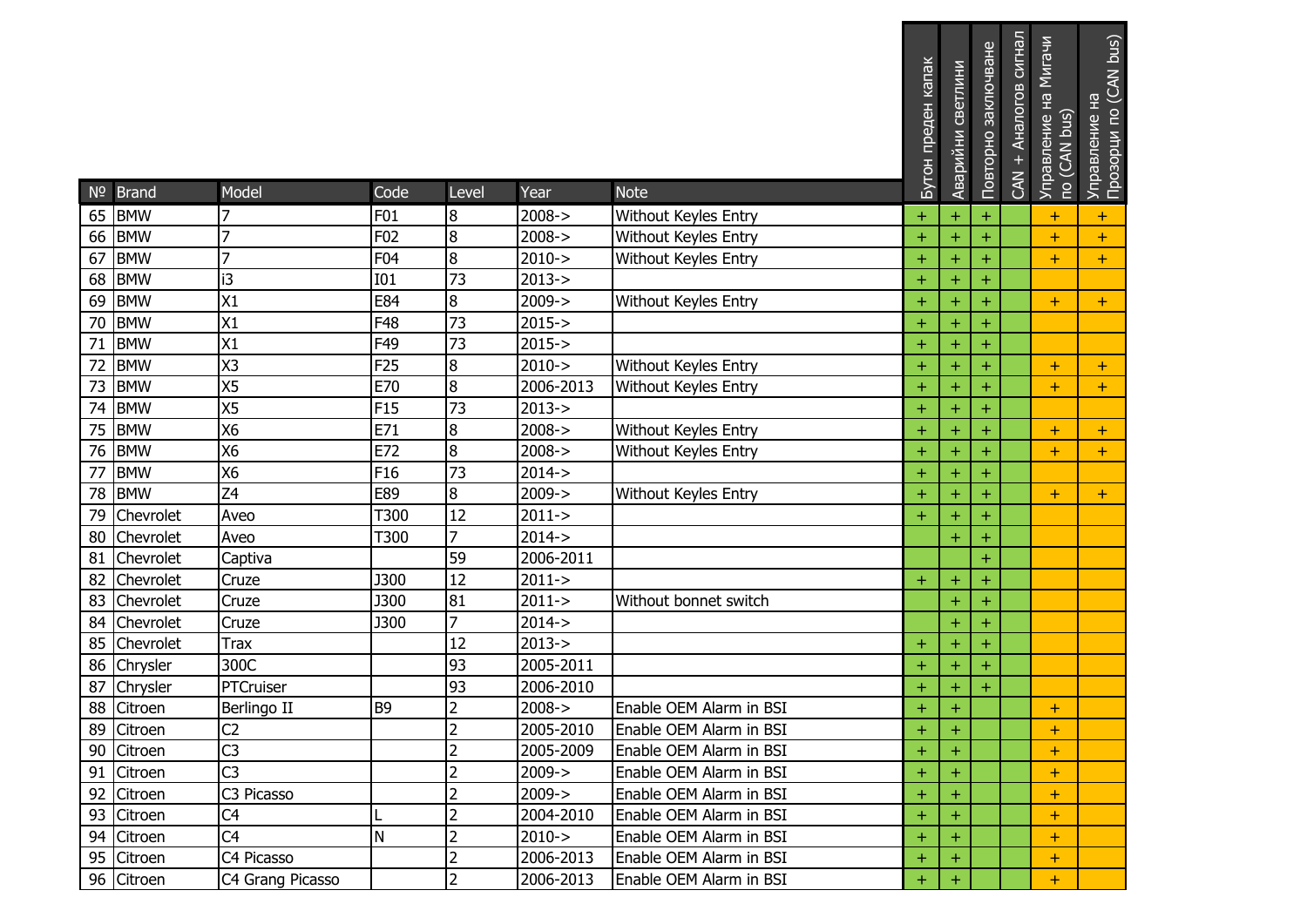|            |                           |                                   |      |                     |                   |                                                    | Бутон преден капак     | Аварийни светлини      | Повторно заключване | CAN + Аналогов сигнал | Управление на Мигачи<br>по (CAN bus) | Управление на<br>Прозорци по (CAN bus) |
|------------|---------------------------|-----------------------------------|------|---------------------|-------------------|----------------------------------------------------|------------------------|------------------------|---------------------|-----------------------|--------------------------------------|----------------------------------------|
|            | Nº Brand                  | Model                             | Code | Level               | Year<br>2005-2008 | <b>Note</b>                                        |                        |                        |                     |                       |                                      |                                        |
|            | 97 Citroen<br>98 Citroen  | C <sub>5</sub><br>$\overline{C5}$ | X7   | 2<br>$\overline{2}$ | $2008 - >$        | Enable OEM Alarm in BSI<br>Enable OEM Alarm in BSI | $\ddot{}$<br>$\ddot{}$ | $\pm$                  |                     |                       | $\pm$<br>$\pm$                       |                                        |
|            |                           | C-Crosser                         |      | 95                  | 2007-2011         |                                                    |                        | $\ddot{}$              |                     |                       |                                      |                                        |
|            | 99 Citroen<br>100 Citroen | C-Crosser                         |      | 95                  | $2011 - >$        |                                                    | $\pm$                  | $\ddot{}$<br>$\ddot{}$ | $\pm$               |                       |                                      | $+$<br>$+$                             |
|            | 101 Citroen               | DS3                               |      | $\overline{c}$      | $2008 - >$        | Enable OEM Alarm in BSI                            | $\ddot{}$<br>$+$       | $\ddot{}$              | $\boldsymbol{+}$    |                       |                                      |                                        |
|            | 102 Citroen               | DS4                               |      | $\overline{2}$      | $2008 - >$        | Enable OEM Alarm in BSI                            | $\pm$                  | $\pm$                  |                     |                       | $\pm$<br>$\pm$                       |                                        |
|            | 103 Citroen               | DS5                               |      | $\overline{2}$      | $2008 - >$        | Enable OEM Alarm in BSI                            | $\pm$                  | $\ddot{}$              |                     |                       | $\pm$                                |                                        |
|            | 104 Citroen               | Jumper                            |      | 16                  | 2006-2011         |                                                    |                        | $\ddot{}$              | $+$                 |                       |                                      |                                        |
|            | 105 Citroen               | Jumper                            |      | 18                  | $2011 - >$        |                                                    |                        | $\ddot{}$              | $\pm$               |                       |                                      |                                        |
|            | 106 Citroen               | Nemo                              |      | 18                  | $2007 - >$        |                                                    |                        | $\ddot{}$              | $\pm$               |                       |                                      |                                        |
|            | 107 Dacia                 | Dokker                            |      | 43                  | $2012 - >$        |                                                    |                        | $\ddot{}$              | $\pm$               |                       |                                      |                                        |
|            | 108 Dacia                 | Duster                            |      | 43                  | $2013 - >$        |                                                    |                        | $\ddot{}$              | $\pm$               |                       |                                      |                                        |
|            | 109 Dacia                 | Lodgy                             |      | 43                  | $2012 - >$        |                                                    |                        | $\ddot{}$              | $+$                 |                       |                                      |                                        |
|            | 110 Dacia                 | Logan II                          |      | 43                  | $2012 - >$        |                                                    |                        | $\ddot{}$              | $\boldsymbol{+}$    |                       |                                      |                                        |
|            | 111 Dacia                 | Sandero                           |      | 43                  | $2012 - >$        |                                                    |                        | $\ddot{}$              | $\pm$               |                       |                                      |                                        |
|            | 112 Dodge                 | Avenger                           |      | 93                  | $2007 - >$        |                                                    | $\pm$                  | $\pm$                  | $\pm$               |                       |                                      |                                        |
|            | 113 Dodge                 | Challenger                        |      | 93                  | $2008 - >$        |                                                    | $\ddot{}$              | $\ddot{}$              | $\boldsymbol{+}$    |                       |                                      |                                        |
|            | 114 Dodge                 | Durango                           |      | 93                  | $2008 - >$        |                                                    | $\ddot{}$              | $\ddot{}$              | $+$                 |                       |                                      |                                        |
|            | $115$ Fiat                | 500                               |      | 17                  | $2007 - >$        |                                                    |                        | $\ddot{}$              | ÷                   |                       |                                      |                                        |
| $116$ Fiat |                           | 500L                              |      | 17                  | $2012 - >$        |                                                    |                        | $\ddot{}$              | $\pm$               |                       |                                      |                                        |
| $117$ Fiat |                           | Doblo (1)                         |      | 17                  | $2010 - >$        |                                                    |                        | $\ddot{}$              | $\pm$               |                       |                                      |                                        |
| 118 Fiat   |                           | Doblo (2)                         |      | 18                  | $2010 - >$        |                                                    |                        | $\ddot{}$              | $\pm$               |                       |                                      |                                        |
| $119$ Fiat |                           | Ducato III                        |      | 16                  | 2006-2011         |                                                    |                        | $\ddot{}$              | $\pm$               |                       |                                      |                                        |
| 120 Fiat   |                           | Ducato III FL                     |      | 18                  | $2011 - >$        |                                                    |                        | $\pm$                  | $\pm$               |                       |                                      |                                        |
| 121 Fiat   |                           | Fiorino $(1)$                     |      | 17                  | $2007 - >$        |                                                    |                        | $\pm$                  | $+$                 |                       |                                      |                                        |
| $122$ Fiat |                           | Fiorino (2)                       |      | 18                  | $2007 - >$        |                                                    |                        | $+$                    | $\pm$               |                       |                                      |                                        |
|            | $123$ Fiat                | Grande Punto                      |      | 17                  | 2005-2009         |                                                    |                        | $\pm$                  | $\ddot{}$           |                       |                                      |                                        |
|            | 124 Fiat                  | Panda                             |      | 17                  | $2012 - >$        |                                                    |                        | $\ddot{}$              |                     |                       |                                      |                                        |
|            | $125$ Fiat                | Punto Evo                         |      | 17                  | 2009-2012         |                                                    |                        | $\color{red}+$         | $\pm$               |                       |                                      |                                        |
|            | 126 Fiat                  | Qubo (1)                          |      | 17                  | $2008 - >$        |                                                    |                        | $\ddot{}$              | $\pm$               |                       |                                      |                                        |
|            | 127 Fiat                  | Qubo (2)                          |      | 18                  | $2008 - >$        |                                                    |                        | $\pm$                  | $\pm$               |                       |                                      |                                        |
|            | $128$ Fiat                | Sedici                            |      | 63                  | $2006 - >$        | Version with Keyles Entry                          |                        | $\ddot{}$              |                     |                       | ÷.                                   |                                        |

. . . . . . .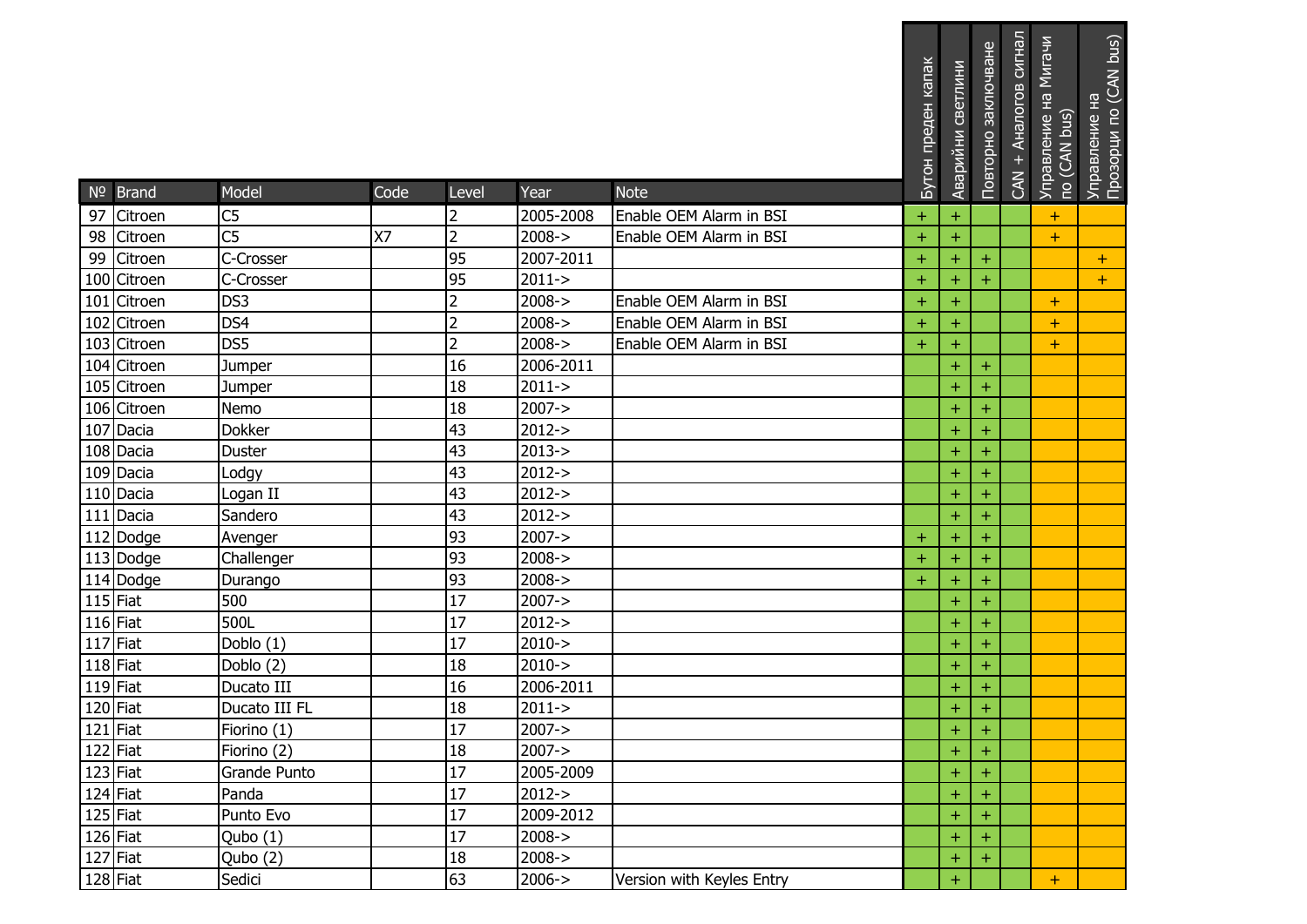| Nº Brand   | Model                 | Code             | Level          | Year       | <b>Note</b>                  | Бутон преден капак | Аварийни светлини | Повторно заключване | сигнал<br>CAN + AHanoroB | Мигачи<br>Управление на N<br>по (CAN bus) | Прозорци по (CAN bus)<br>Управление на |
|------------|-----------------------|------------------|----------------|------------|------------------------------|--------------------|-------------------|---------------------|--------------------------|-------------------------------------------|----------------------------------------|
| 129 Fiat   | Sedici                |                  | 62             | $2006 - >$ | Version without Keyles Entry |                    | $\ddot{}$         |                     | $+$                      | $\pm$                                     |                                        |
| $130$ Fiat | Talento               |                  | 43             | $2016 - >$ |                              |                    | $\ddot{}$         | $\pm$               |                          |                                           |                                        |
| 131 Ford   | $C$ -Max $(1)$        | C <sub>214</sub> | 21             | 2003-2010  | Depending on the ECU         | $\ddot{}$          | $\ddot{}$         |                     | $\ddot{}$                |                                           |                                        |
| 132 Ford   | $C-Max(2)$            | C <sub>214</sub> | 22             | 2003-2010  | Depending on the ECU         | $\ddot{}$          | $\ddot{}$         |                     | $+$                      |                                           |                                        |
| 133 Ford   | C-Max II              | Mk. 2            | 96             | $2010 - >$ |                              | $\pm$              | $\pm$             |                     |                          |                                           |                                        |
| 134 Ford   | C-Max Grand           | <b>Mk. 2</b>     | 96             | $2010 - >$ |                              | $\ddot{}$          | $\ddot{}$         |                     |                          |                                           |                                        |
| 135 Ford   | Fiesta                | JD3              | 76             | 2005-2008  | After facelift               | $\pm$              | $\pm$             |                     |                          |                                           |                                        |
| 136 Ford   | Fiesta                | JA8              | 88             | 2008-2013  | Version without Keyles Entry | $\pm$              | $\ddot{}$         | $\pm$               |                          |                                           |                                        |
| 137 Ford   | Fiesta                |                  | 88             | $2013 - >$ | Version without Keyles Entry | $\ddot{}$          | $\ddot{}$         | $\ddot{}$           |                          |                                           |                                        |
| 138 Ford   | Focus II (1)          | C307             | 21             | 2004-2010  | Depending on the ECU         | $\pm$              | $\ddot{}$         |                     | $+$                      |                                           |                                        |
| 139 Ford   | Focus II (2)          | C307             | 22             | 2004-2010  | Depending on the ECU         | $\pm$              | $\ddot{}$         |                     | $+$                      |                                           |                                        |
| 140 Ford   | Focus III             |                  | 96             | $2010 - >$ |                              | $+$                | $\ddot{}$         |                     |                          |                                           |                                        |
| 141 Ford   | Fusion                |                  | 76             | 2005-2012  |                              | $\ddot{}$          | $\ddot{}$         |                     |                          |                                           |                                        |
| 142 Ford   | Galaxy II (1)         |                  | 19             | $2006 - >$ | Depending on the ECU         |                    | $\ddot{}$         |                     |                          |                                           |                                        |
| 143 Ford   | Galaxy II (2)         |                  | 20             | $2006 - >$ | Depending on the ECU         |                    | $\ddot{}$         |                     |                          |                                           |                                        |
| 144 Ford   | Kuga (1)              |                  | 21             | 2008-2012  | Depending on the ECU         | $\pm$              | $\ddot{}$         |                     | $+$                      |                                           |                                        |
| 145 Ford   | Kuga (2)              |                  | 22             | 2008-2012  | Depending on the ECU         | $+$                | $\ddot{}$         |                     | $+$                      |                                           |                                        |
| 146 Ford   | Kuga                  |                  | 96             | $2012 - >$ |                              | $\pm$              | $\ddot{}$         |                     |                          |                                           |                                        |
| 147 Ford   | Mondeo MK4 (1)        | BA7              | 19             | 2007-2014  | Depending on the ECU         |                    | $\ddot{}$         |                     |                          |                                           |                                        |
| 148 Ford   | Mondeo MK4 (2)        | BA7              | 20             | 2007-2014  | Depending on the ECU         |                    | $\ddot{}$         |                     |                          |                                           |                                        |
| 149 Ford   | $S-Max(1)$            |                  | 19             | $2006 - >$ | Depending on the ECU         |                    | $\ddot{}$         |                     |                          |                                           |                                        |
| 150 Ford   | $S-Max(2)$            |                  | 20             | $2006 - >$ | Depending on the ECU         |                    | $\ddot{}$         |                     |                          |                                           |                                        |
| 151 Ford   | Tourneo Connect       |                  | 96             | $2013 - >$ |                              | $\pm$              | $\ddot{}$         |                     |                          |                                           |                                        |
| 152 Ford   | Tourneo Courier       |                  | 88             | $2013 - >$ | Version without Keyles Entry | $\pm$              | $\ddot{}$         | $\pm$               |                          |                                           |                                        |
| 153 Ford   | Transit               | 8 gen.           | 99             | 2013-2017  |                              | $\pm$              | $\pm$             |                     | $+$                      |                                           |                                        |
| 154 Ford   | Transit               |                  | 91             | $2017 - >$ |                              | $\ddot{}$          | $\ddot{}$         |                     |                          |                                           |                                        |
| 155 Ford   | Transit Connect (1)   |                  | 96             | $2013 - >$ |                              | $\pm$              | $\ddot{}$         |                     |                          |                                           |                                        |
| 156 Ford   | Transit Connect (2)   |                  | 97             | $2013 - >$ |                              | $\pm$              | $\pm$             |                     |                          |                                           |                                        |
| 157 Ford   | Transit Courier (1)   |                  | 88             | $2013 - >$ | Version without Keyles Entry | $+$                | $\ddot{}$         | $+$                 |                          |                                           |                                        |
| 158 Ford   | Transit Courier (2)   |                  | 98             | $2013 - >$ | Version without Keyles Entry | $\pm$              | $\ddot{}$         |                     |                          |                                           |                                        |
| 159 Ford   | <b>Transit Custom</b> |                  | 91             | $2017 - >$ |                              | $\pm$              | $\pm$             |                     |                          |                                           |                                        |
| 160 Honda  | Accord                | 7 gen.           | $\overline{3}$ | 2002-2008  |                              | $\pm$              |                   | $+$                 |                          |                                           |                                        |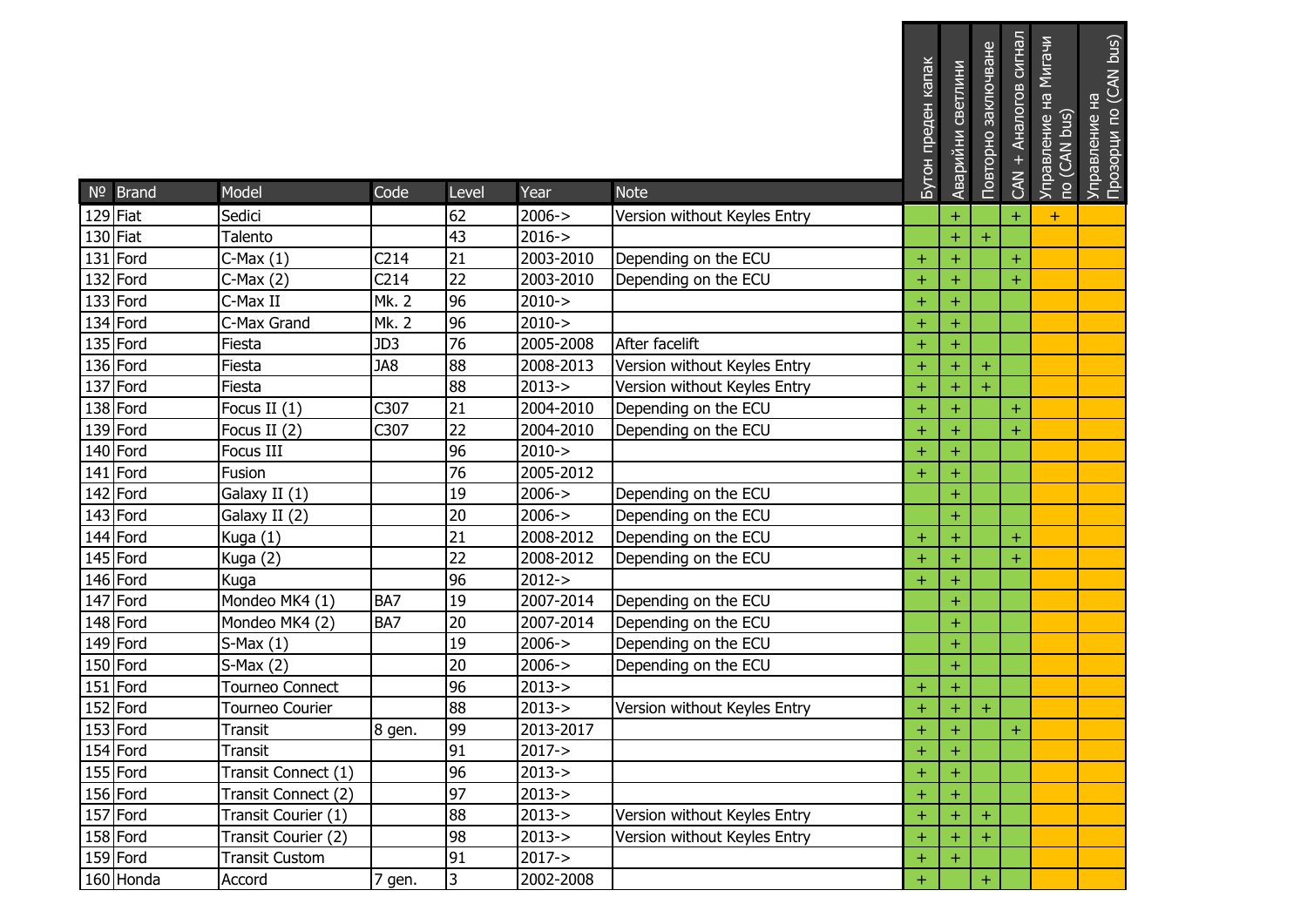|           | $No$ Brand   | Model          | Code        | Level           | Year       | <b>Note</b>                     | Бутон преден капак | Аварийни светлини | Повторно заключване | CAN + Аналогов сигнал | Управление на Мигачи<br>по (CAN bus) | Прозорци по (CAN bus)<br>Управление на |
|-----------|--------------|----------------|-------------|-----------------|------------|---------------------------------|--------------------|-------------------|---------------------|-----------------------|--------------------------------------|----------------------------------------|
|           | 161 Honda    | Accord         | 8 gen.      | 4               | $2008 - >$ |                                 | $\ddot{}$          | $\pm$             | $\pm$               |                       |                                      |                                        |
|           | 162 Honda    | Civic          | 8 gen.      | 0               | 2006-2012  |                                 | $\pm$              | $\ddot{}$         | $\boldsymbol{+}$    |                       |                                      |                                        |
|           | 163 Honda    | CR-V           | 3 gen.      | 0               | 2006-2012  |                                 | $\pm$              | $\pm$             | ÷                   |                       |                                      |                                        |
|           | 164 Honda    | $CR-Z$         |             | $\mathbf 0$     | 2010-2013  |                                 | $\ddot{}$          | $\ddot{}$         | $\boldsymbol{+}$    |                       |                                      |                                        |
|           | 165 Honda    | Insight        |             | 0               | $2009 - >$ |                                 | $\pm$              | $\ddot{}$         | $\pm$               |                       |                                      |                                        |
|           | 166 Honda    | Jazz           | 2 gen.      | 0               | 2008-2011  |                                 | $\pm$              | $\pm$             | $\pm$               |                       |                                      |                                        |
|           | 167 Honda    | Jazz           | 3 gen.      | 0               | $2012 - >$ |                                 | $\ddot{}$          | $\ddot{}$         | $\pm$               |                       |                                      |                                        |
|           | 168 Honda    | City           |             | 0               | $2008 - >$ |                                 | $\pm$              | $+$               | $\pm$               |                       |                                      |                                        |
|           | 169 Infiniti | <b>FX35</b>    |             | 65              | 2003-2008  |                                 |                    | $\ddot{}$         | $\pm$               |                       |                                      |                                        |
|           | 170 Infiniti | G37            |             | 66              | 2009-2013  |                                 |                    | $\ddot{}$         | $\pm$               |                       |                                      |                                        |
|           | 171 Infiniti | Q50            |             | 66              | $2013 - >$ |                                 |                    | $\ddot{}$         | $\pm$               |                       |                                      |                                        |
|           | 172 Iveco    | Daily IV       |             | 16              | 2006-2011  |                                 |                    | $\ddot{}$         | $\pm$               |                       |                                      |                                        |
|           | 173 Iveco    | Daily V        |             | 18              | 2011-2014  |                                 |                    | $\pm$             | $\pm$               |                       |                                      |                                        |
|           | 174 Iveco    | Daily VI       |             | 18              | $2014 - >$ |                                 |                    | $\ddot{}$         | $\pm$               |                       |                                      |                                        |
|           | $175$ Jeep   | Compass        | MK49        | 93              | 2007-2017  |                                 | $\pm$              | $\ddot{}$         | $\pm$               |                       |                                      |                                        |
|           | $176$ Jeep   | Grand Cherokee | <b>WK</b>   | 93              | 2005-2010  |                                 | $\pm$              | $\pm$             | ÷                   |                       |                                      |                                        |
| 177 Kia   |              | Cee'd          | JD3         | 75              | $2012 - >$ |                                 | $\ddot{}$          | $\ddot{}$         |                     |                       |                                      |                                        |
| $178$ Kia |              | Niro           |             | 69              | $2016 - >$ |                                 | $\pm$              | $+$               | $\pm$               |                       |                                      |                                        |
| $179$ Kia |              | Rio            | <b>UB</b>   | $\overline{75}$ | 2011-2016  |                                 | $\pm$              | $\color{red}+$    |                     |                       |                                      |                                        |
| 180 Kia   |              | Rio            |             | 61              | $2017 - >$ |                                 | $\pm$              | $\pm$             | $\pm$               |                       |                                      |                                        |
| $181$ Kia |              | Sorento        | <b>UM</b>   | 60              | $2015 - >$ |                                 | $\pm$              | $\pm$             | $\pm$               |                       |                                      |                                        |
| 182 Kia   |              | Soul           | <b>PS</b>   | 60              | $2014 - >$ |                                 | $+$                | $\pm$             | $\pm$               |                       |                                      |                                        |
| 183 Kia   |              | Sportage       |             | 60              | $2016 - >$ |                                 | $\pm$              | $\pm$             | $\pm$               |                       |                                      |                                        |
| 184 Kia   |              | Stonic         |             | 61              | $2017 - >$ |                                 | $\ddot{}$          | $\ddot{}$         | $\pm$               |                       |                                      |                                        |
|           | 185 Lexus    | IS             | <b>XE30</b> | $\overline{6}$  | $2013 - >$ |                                 | $\pm$              | $\pm$             | $\ddot{}$           |                       | +                                    |                                        |
|           | 186 Lexus    | <b>NX</b>      | AZ10        | 6               | $2014 - >$ |                                 | $\pm$              | $\pm$             | $\pm$               |                       | $\pm$                                |                                        |
|           | 187 Lexus    | <b>RC</b>      | AVC10       | 6               | $2014 - >$ |                                 | $+$                | $\pm$             |                     |                       | $\pm$                                |                                        |
|           | 188 Mazda    | $\overline{c}$ | <b>DE</b>   | 84              | 2007-2014  |                                 |                    | $\ddot{}$         | $\pm$               | $+$                   |                                      |                                        |
|           | 189 Mazda    | $\overline{2}$ | EQ          | 9               | $2014 - >$ |                                 | $\pm$              | $\pm$             | $\pm$               |                       |                                      |                                        |
|           | 190 Mazda    | 3              | <b>BL</b>   | 84              | 2009-2013  |                                 |                    | $\pm$             | $\pm$               | $+$                   |                                      |                                        |
|           | 191 Mazda    | 3              | <b>BM</b>   | 9               | $2013 - >$ | Hatchback (2-button OEM remote) | $\pm$              | $\pm$             | $\pm$               |                       |                                      |                                        |
|           | 192 Mazda    | $\overline{3}$ | <b>BM</b>   | 9               | $2013 - >$ | Sedan (3-button OEM remote)     | $\pm$              | $\pm$             | $\pm$               |                       |                                      |                                        |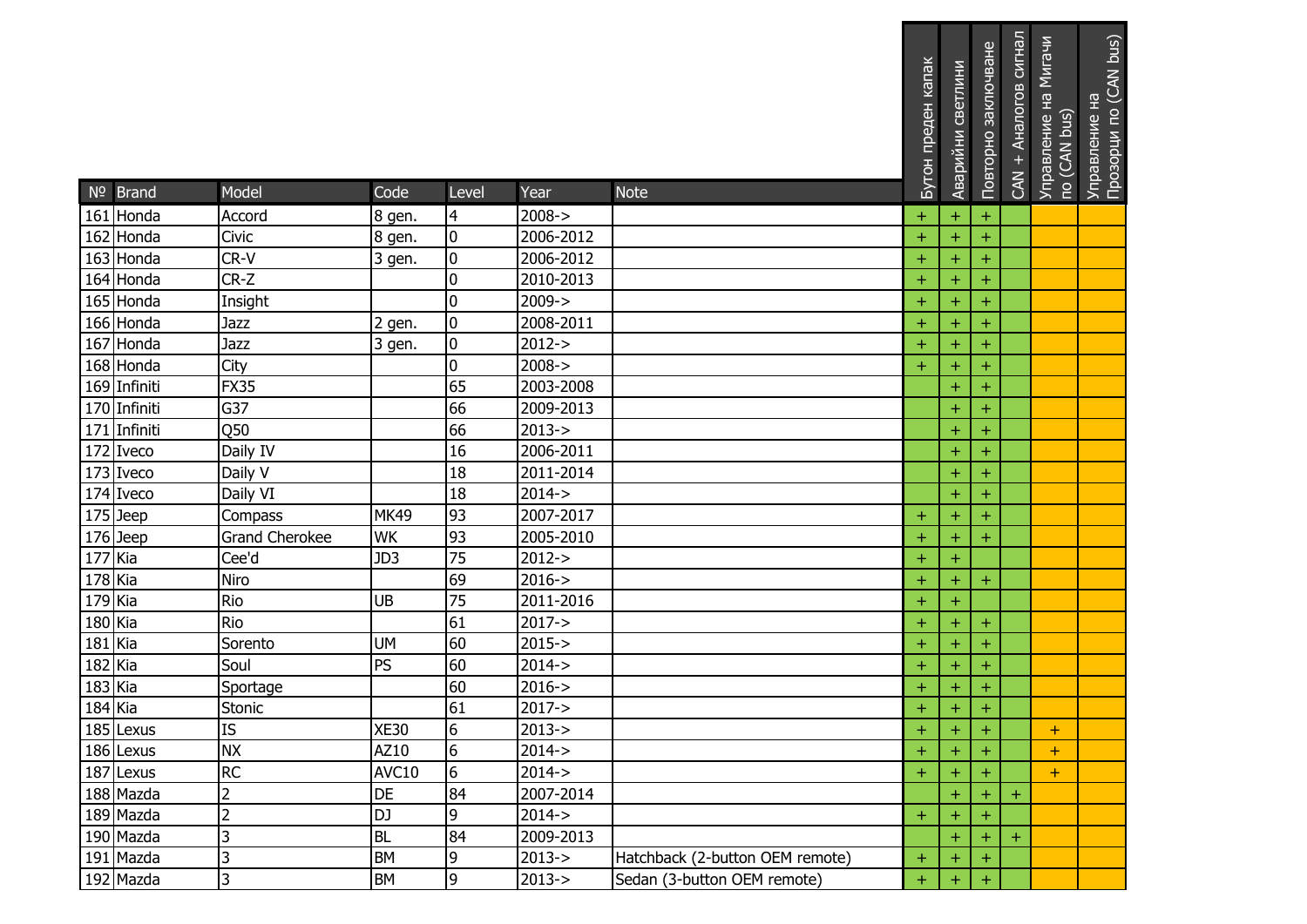|                       |                         |                   |                 |                    |                             | Бутон преден капак | Аварийни светлини      | Повторно заключване | CAN + Аналогов сигнал | Управление на Мигачи<br>по (CAN bus) | Управление на<br>Прозорци по (CAN bus) |
|-----------------------|-------------------------|-------------------|-----------------|--------------------|-----------------------------|--------------------|------------------------|---------------------|-----------------------|--------------------------------------|----------------------------------------|
| Nº Brand<br>193 Mazda | Model                   | Code<br><b>CW</b> | Level<br>84     | Year<br>$2010 - >$ | <b>Note</b>                 |                    |                        |                     |                       |                                      |                                        |
| 194 Mazda             | 5<br>6                  | GJ                | 9               | 2012-2015          |                             | $\pm$              | $\ddot{}$<br>$\ddot{}$ | $\pm$<br>$\pm$      | $\pm$                 |                                      |                                        |
| 195 Mazda             | 6                       | GJ                | 9               | $2015 - >$         | After facelift              | $\pm$              | $\pm$                  | $\pm$               |                       |                                      |                                        |
| 196 Mazda             | $CX-3$                  | <b>DK</b>         | 9               | $2015 - >$         |                             | $\pm$              | $\ddot{}$              | $\ddot{}$           |                       |                                      |                                        |
| 197 Mazda             | $CX-5$                  | KE                | 9               | 2011-2015          |                             | $+$                | $\ddot{}$              | $+$                 |                       |                                      |                                        |
| 198 Mazda             | $CX-5$                  | <b>KE</b>         | 9               | 2015-2017          | After facelift              | $\pm$              | $\pm$                  | $\pm$               |                       |                                      |                                        |
| 199 Mazda             | $CX-5$                  |                   | 9               | $2017 - >$         |                             | $\pm$              | $\ddot{}$              | $\pm$               |                       |                                      |                                        |
| 200 Mazda             | $MX-5$                  | <b>ND</b>         | 9               | $2015 - >$         |                             | $\pm$              | $\ddot{}$              | $\pm$               |                       |                                      |                                        |
| 201 Mercedes          | A                       | W169              | 46              | 2004-2012          |                             | $\pm$              | $\pm$                  | $\pm$               |                       | $\pm$                                | $+$                                    |
| 202 Mercedes          | A                       | W176              | 5               | $2012 - >$         |                             | $\pm$              | $\ddot{}$              | $\pm$               |                       | $\pm$                                | $+$                                    |
| 203 Mercedes          | $\sf B$                 | W245              | 46              | 2005-2011          |                             | $\pm$              | $\ddot{}$              | $\pm$               |                       | $\pm$                                | $+$                                    |
| 204 Mercedes          | $\sf B$                 | W246              | 5               | $2011 - >$         |                             | $\ddot{}$          | $\pm$                  |                     |                       | $\pm$                                | $+$                                    |
| 205 Mercedes          | C                       | W202              | 55              | 1997-2000          |                             | $\pm$              |                        | $\pm$               |                       | $\pm$                                |                                        |
| 206 Mercedes          | $\overline{\mathsf{C}}$ | W203              | $\overline{37}$ | 2000-2007          |                             | $\pm$              | $\ddot{}$              |                     |                       | $\pm$                                | $+$                                    |
| 207 Mercedes          | $\overline{C}$          | W204              | 5               | 2007-2014          |                             | $+$                | $\ddot{}$              |                     |                       | $\pm$                                | $+$                                    |
| 208 Mercedes          | C                       | W205              | 77              | $2014 - >$         | Without Keyles Entry        | $\pm$              | $\pm$                  | $\pm$               |                       | $\pm$                                |                                        |
| 209 Mercedes          | Citan                   | W415              | 25              | $2012 - >$         |                             |                    | $\ddot{}$              |                     | $+$                   |                                      |                                        |
| 210 Mercedes          | CL                      | C <sub>215</sub>  | 39              | 1999-2006          |                             | $\pm$              | $\ddot{}$              | $\pm$               |                       | $\pm$                                | $+$                                    |
| 211 Mercedes          | CL                      | C <sub>216</sub>  | 5               | 2006-2014          |                             | $\pm$              | $\pm$                  |                     |                       | $\pm$                                | $+$                                    |
| 212 Mercedes          | CL                      | C <sub>217</sub>  | 77              | $2014 - >$         | Without Keyles Entry        | $\pm$              | $\ddot{}$              | $\pm$               |                       | $\pm$                                |                                        |
| 213 Mercedes          | <b>CLA</b>              | C117              | 5               | $2013 - >$         |                             | $\pm$              | $\pm$                  | $\pm$               |                       | $\pm$                                | $\pm$                                  |
| 214 Mercedes          | <b>CLK</b>              | C208              | 55              | 1997-2003          | RF transmitter              |                    | $\ddot{}$              |                     |                       | $\pm$                                | $+$                                    |
| 215 Mercedes          | <b>CLK</b>              | C209              | 36              | 2002-2009          |                             | $\pm$              | $\pm$                  | $\pm$               |                       | $\pm$                                | $+$                                    |
| 216 Mercedes          | <b>CLS</b>              | C <sub>219</sub>  | 36              | 2004-2010          |                             | $\ddot{}$          | $\ddot{}$              | ÷                   |                       | $\pm$                                | $+$                                    |
| 217 Mercedes          | $\overline{E}$          | W210              | $\overline{55}$ |                    | 1997-2002 RF transmitter    |                    | $\pm$                  | $\pm$               |                       | ÷                                    | $+$                                    |
| 218 Mercedes          | E                       | W211              | 36              | 2002-2009          |                             | $\pm$              | $\pm$                  | ÷                   |                       |                                      | $+$                                    |
| 219 Mercedes          | E                       | W212              | 5               | 2009-2016          |                             | $\ddot{}$          | $\pm$                  |                     |                       | $\pm$                                | $+$                                    |
| 220 Mercedes          | E                       | W213              | 77              | $2016 - >$         | <b>Without Keyles Entry</b> | $\pm$              | $\ddot{}$              |                     |                       | $\pm$                                |                                        |
| 221 Mercedes          | G                       | W463              | 37              | $2000 - >$         |                             | $\pm$              | $\pm$                  |                     |                       | $\pm$                                | $+$                                    |
| 222 Mercedes          | GL                      | X164              | 36              | 2006-2012          |                             | $\pm$              | $+$                    |                     |                       | $\pm$                                | $+$                                    |
| 223 Mercedes          | <b>GLA</b>              | X156              | 5               | $2013 - >$         |                             | $\pm$              | $\ddot{}$              | $\pm$               |                       | $\pm$                                | $+$                                    |
| 224 Mercedes          | <b>GLC</b>              | X205              | 77              | $2015 - >$         | <b>Without Keyles Entry</b> | $\pm$              | $\pm$                  |                     |                       | $\pm$                                |                                        |

\_\_\_\_\_\_\_\_\_\_\_\_\_\_\_\_\_\_\_\_\_\_\_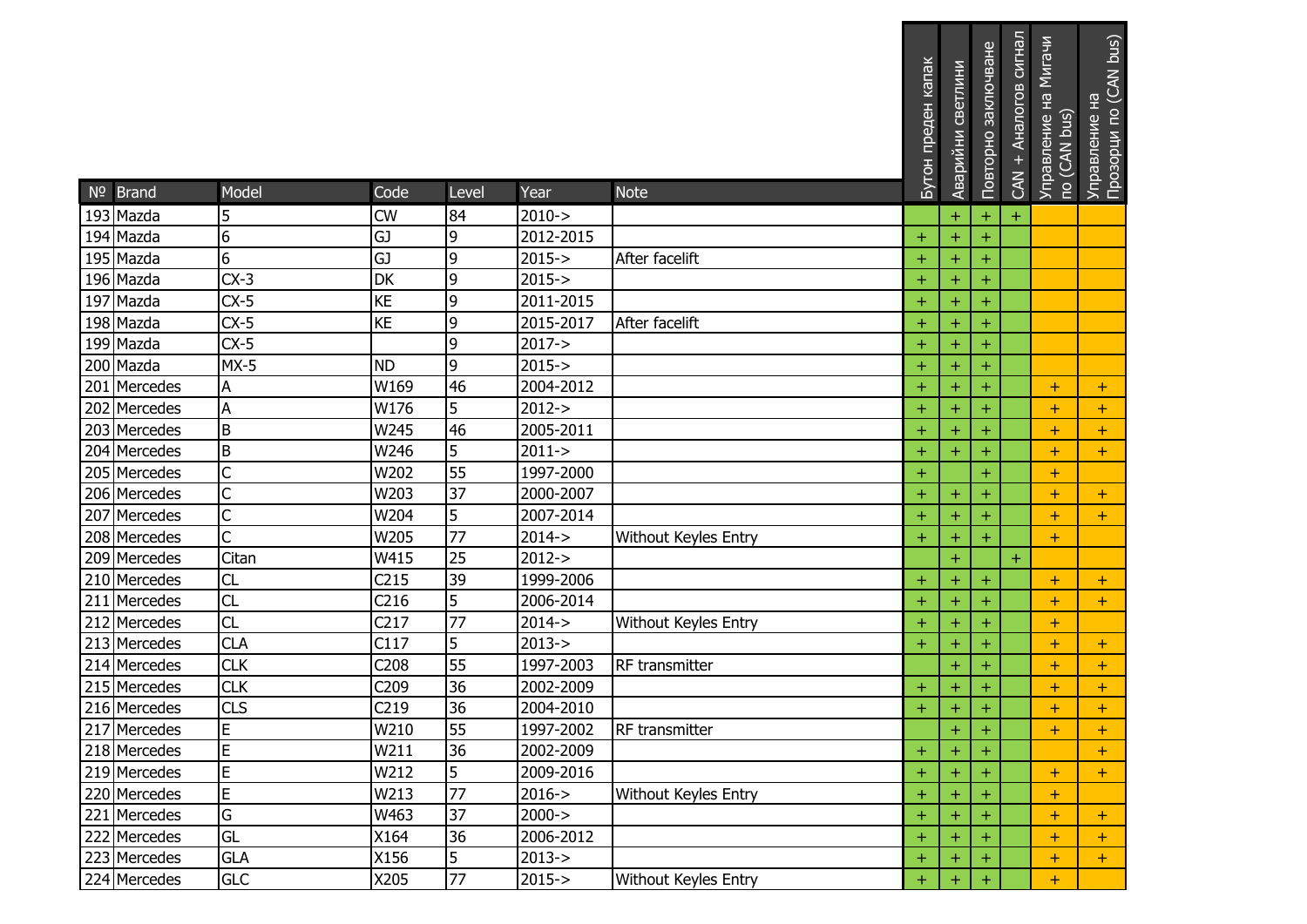| Nº Brand       | Model        | Code       | Level          | Year       | <b>Note</b>                  | Бутон преден капак | Аварийни светлини | Повторно заключване | CAN + Аналогов сигнал | Управление на Мигачи<br>по (CAN bus) | Управление на<br>Прозорци по (CAN bus) |
|----------------|--------------|------------|----------------|------------|------------------------------|--------------------|-------------------|---------------------|-----------------------|--------------------------------------|----------------------------------------|
| 225 Mercedes   | <b>GLC</b>   | X253       | 77             | $2015 - >$ | Without Keyles Entry         | $\pm$              | $\ddot{}$         | ÷                   |                       | $\pm$                                |                                        |
| 226 Mercedes   | <b>ML</b>    | W164       | 36             | 2005-2011  |                              | $+$                | $\ddot{}$         | ÷                   |                       | $\pm$                                | $+$                                    |
| 227 Mercedes   | <b>ML</b>    | W166       | 5              | 2011-2015  |                              | $\pm$              | $\pm$             | $\pm$               |                       | $\pm$                                | $+$                                    |
| 228 Mercedes   | ${\sf R}$    | W251       | 36             | 2005-2013  |                              | $\ddot{}$          | $\ddot{}$         | ÷                   |                       | $\ddot{}$                            | $+$                                    |
| 229 Mercedes   | <sub>S</sub> | W220       | 39             | 1998-2005  |                              | $\ddot{}$          | $\ddot{}$         | $\ddot{}$           |                       | $\ddot{}$                            | $+$                                    |
| 230 Mercedes   | S            | W221       | 5              | 2005-2013  |                              | $\pm$              | $\pm$             | +                   |                       | $\pm$                                | $+$                                    |
| 231 Mercedes   | S            | W222       | 77             | $2013 - >$ | Without Keyles Entry         | $\ddot{}$          | $\ddot{}$         | ÷                   |                       | $\pm$                                |                                        |
| 232 Mercedes   | <b>SL</b>    | R230       | 39             | 2001-2011  |                              | $\pm$              | $\ddot{}$         | $\pm$               |                       | $\pm$                                | $+$                                    |
| 233 Mercedes   | <b>SLS</b>   | C197       | 5              | $2010 - >$ |                              | $\pm$              | $\pm$             | $\pm$               |                       | $\pm$                                | $+$                                    |
| 234 Mercedes   | Sprinter II  | W906       | 85             | 2006-2013  |                              | $\pm$              | $\ddot{}$         | ÷                   |                       | $\pm$                                | $+$                                    |
| 235 Mercedes   | Sprinter II  | W906       | 85             | $2013 - >$ |                              | $\pm$              | $\ddot{}$         | $\pm$               |                       | $\pm$                                | $\pm$                                  |
| 236 Mercedes   | Viano        | W639       | 100            | $2003 - >$ |                              | $\ddot{}$          | $\pm$             |                     |                       | $\pm$                                | $+$                                    |
| 237 Mercedes   | Vito         | W639       | 100            | 2003-2014  |                              | $\pm$              | $\pm$             | ÷                   |                       | $\pm$                                | $+$                                    |
| 238 Mini       | Cabrio       | F57        | 73             | $2016 - >$ |                              | $\pm$              | $\ddot{}$         | ÷                   |                       |                                      |                                        |
| 239 Mini       | Cooper       | <b>R56</b> | 8              | 2006-2013  |                              |                    | $\ddot{}$         |                     |                       | $\pm$                                | $+$                                    |
| 240 Mini       | Countryman   | <b>R60</b> | 8              | 2010-2016  |                              |                    | $\ddot{}$         | +                   |                       | $\pm$                                | $+$                                    |
| 241 Mini       | Countryman   | F60        | 73             | $2017 - >$ |                              | $+$                | $\ddot{}$         | $\pm$               |                       |                                      |                                        |
| 242 Mini       | Coupe        | <b>R58</b> | 8              | 2012-2015  |                              |                    | $\ddot{}$         | $\pm$               |                       | $\pm$                                | $+$                                    |
| 243 Mini       | Clubman      | F54        | 73             | $2016 - >$ |                              | $\pm$              | $\ddot{}$         | +                   |                       |                                      |                                        |
| 244 Mini       | Hardtop      | F56        | 73             | $2013 - >$ |                              | $\pm$              | $\ddot{}$         | ÷                   |                       |                                      |                                        |
| 245 Mini       | Hatch        | F55        | 73             | $2015 - >$ |                              | $\pm$              | $\ddot{}$         | ÷                   |                       |                                      |                                        |
| 246 Mini       | Paceman      | R61        | 8              | 2013-2016  |                              |                    | $\pm$             |                     |                       | $\pm$                                | $+$                                    |
| 247 Mini       | Roadster     | <b>R59</b> | $\overline{8}$ | 2012-2015  |                              |                    | $\ddot{}$         | ÷.                  |                       | $+$                                  | $+$                                    |
| 248 Mitsubishi | <b>ASX</b>   | 3 gen.     | 95             | $2010 - >$ |                              | $\pm$              | $\pm$             | $\ddot{}$           |                       |                                      | $+$                                    |
| 249 Mitsubishi | Lancer       | 8 gen.     | 95             | 2007-2011  |                              | ÷                  | $+$               | $\pm$               |                       |                                      | +                                      |
| 250 Mitsubishi | Lancer       | 8 gen.     | 95             | 2011-2017  | After facelift               | $\pm$              | $\pm$             | $\pm$               |                       |                                      | $\pm$                                  |
| 251 Mitsubishi | Outlander    |            | 95             | 2006-2010  |                              | $\ddot{}$          | $\pm$             |                     |                       |                                      | $+$                                    |
| 252 Mitsubishi | Outlander    |            | 95             | 2010-2011  |                              | $\pm$              | $\pm$             |                     |                       |                                      | $+$                                    |
| 253 Mitsubishi | Outlander    |            | 95             | 2011-2012  |                              | $\pm$              | $\pm$             | +                   |                       |                                      | $\pm$                                  |
| 254 Nissan     | Altima       | L33        | 66             | $2012 - >$ |                              |                    | $+$               |                     |                       |                                      |                                        |
| 255 Nissan     | Cube         | Z12        | 66             | $2008 - >$ |                              |                    | $+$               | ÷                   |                       |                                      |                                        |
| 256 Nissan     | Juke         |            | 48             | $2010 - >$ | Version without Keyles Entry | $\pm$              | $\pm$             | $\pm$               | $\pm$                 |                                      |                                        |

\_\_\_\_\_\_\_\_\_\_\_\_\_\_\_\_\_\_\_\_\_\_\_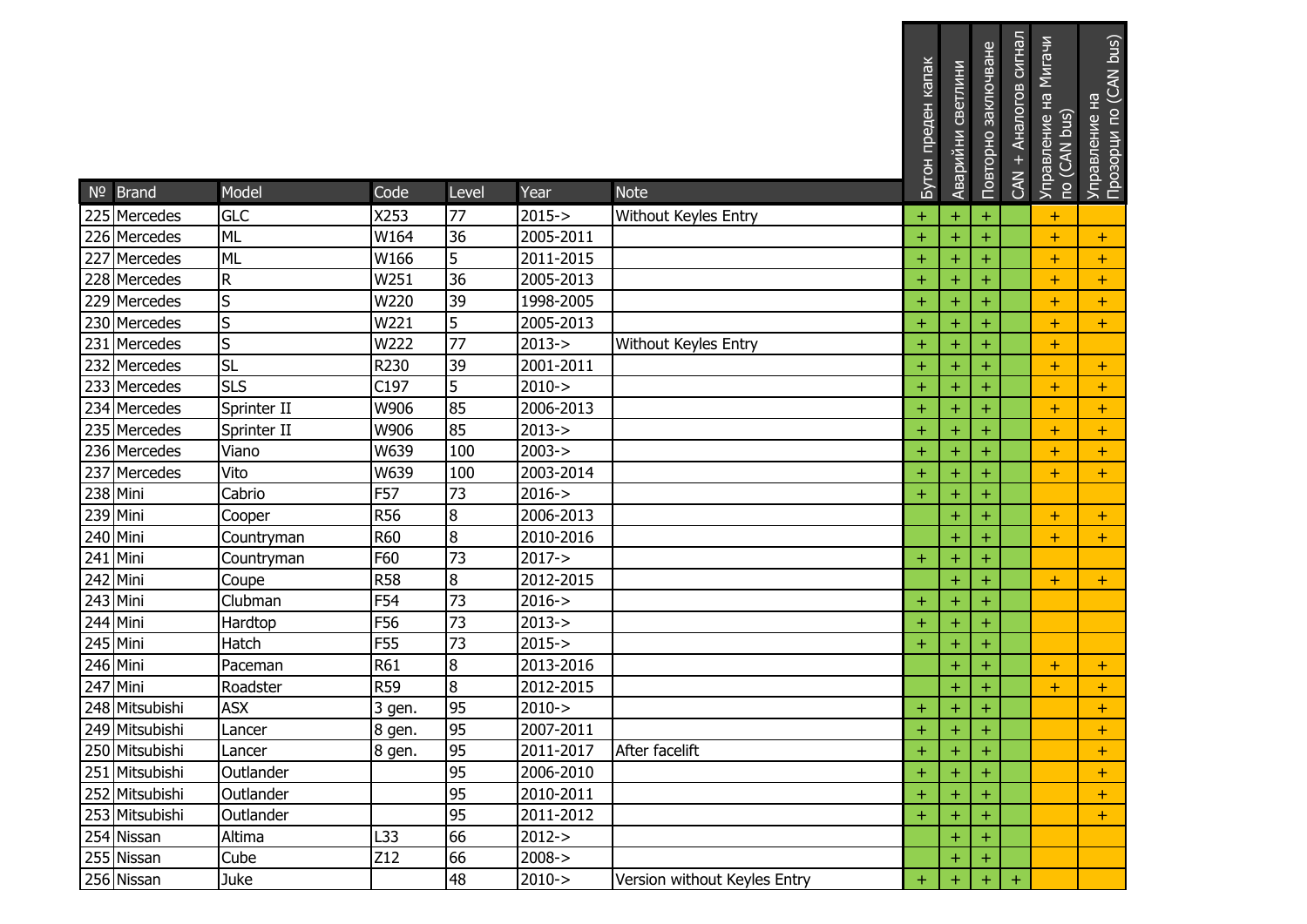|            |              |                 |       |            |                                          | Бутон преден капак | Аварийни светлини | Повторно заключване | CAN + Аналогов сигнал | Управление на Мигачи<br>по (CAN bus) | Управление на<br>Прозорци по (CAN bus) |
|------------|--------------|-----------------|-------|------------|------------------------------------------|--------------------|-------------------|---------------------|-----------------------|--------------------------------------|----------------------------------------|
|            |              |                 |       |            |                                          |                    |                   |                     |                       |                                      |                                        |
| Nº Brand   | Model        | Code            | Level | Year       | <b>Note</b>                              |                    |                   |                     |                       |                                      |                                        |
| 257 Nissan | Juke         |                 | 66    | $2010 - >$ | Version with Keyles Entry                |                    | $\pm$             | $\pm$               |                       |                                      |                                        |
| 258 Nissan | Micra        | K12             | 47    | 2003-2010  |                                          |                    | $\ddot{}$         |                     | $\pm$                 |                                      |                                        |
| 259 Nissan | Micra        | K13             | 48    | 2010-2013  |                                          | $\pm$              | $\pm$             | $\pm$               | ÷                     |                                      |                                        |
| 260 Nissan | Micra        | K13             | 48    | 2013-2016  | Version without Keyles Entry             | $\pm$              | $\ddot{}$         | $\boldsymbol{+}$    | $+$                   |                                      |                                        |
| 261 Nissan | Micra        | K13             | 66    | 2013-2016  | Version with Keyles Entry                |                    | $\ddot{}$         | $\ddot{}$           |                       |                                      |                                        |
| 262 Nissan | Micra        | K14             | 68    | $2016 - >$ |                                          |                    | $\pm$             | $\pm$               |                       |                                      |                                        |
| 263 Nissan | Murano       | Z50             | 65    | 2002-2008  | Version with Keyles Entry                |                    | $\ddot{}$         | $+$                 |                       |                                      |                                        |
| 264 Nissan | Navara       |                 | 48    | $2006 - >$ | Version without Keyles Entry             | $\pm$              | $\ddot{}$         | $\pm$               | $+$                   |                                      |                                        |
| 265 Nissan | Navara       | D40             | 65    | 2006-2015  | Version with Keyles Entry                |                    | $\ddot{}$         | $\pm$               |                       |                                      |                                        |
| 266 Nissan | Navara       | D <sub>23</sub> | 66    | $2015 - >$ |                                          |                    | $\ddot{}$         | $+$                 |                       |                                      |                                        |
| 267 Nissan | <b>NV200</b> | W415            | 25    | $2009 - >$ |                                          |                    | $\pm$             |                     | $+$                   |                                      |                                        |
| 268 Nissan | <b>Note</b>  |                 | 47    | 2006-2012  |                                          |                    | $\ddot{}$         |                     | $\ddot{}$             |                                      |                                        |
| 269 Nissan | Note II      |                 | 48    | $2012 - >$ | Version without Keyles Entry             | $\pm$              | $\ddot{}$         | $\pm$               | $+$                   |                                      |                                        |
| 270 Nissan | Note II      |                 | 66    | $2012 - >$ | Version with Keyles Entry                |                    | $\ddot{}$         | $+$                 |                       |                                      |                                        |
| 271 Nissan | Pathfinder   | <b>R51</b>      | 48    | 2005-2012  | Version without Keyles Entry             | $\pm$              | $\ddot{}$         | $\ddot{}$           | $+$                   |                                      |                                        |
| 272 Nissan | Pathfinder   | <b>R51</b>      | 65    | 2005-2012  | Version with Keyles Entry                |                    | $\pm$             | $\pm$               |                       |                                      |                                        |
| 273 Nissan | Pixo         |                 | 62    | $2009 - >$ | Version without Keyles Entry             |                    | $\ddot{}$         |                     | $+$                   |                                      |                                        |
| 274 Nissan | Presage      | U31             | 66    | 2006-2009  |                                          |                    | $\ddot{}$         | $\ddot{}$           |                       |                                      |                                        |
| 275 Nissan | Pulsar       |                 | 67    | $2014 - >$ |                                          | ÷                  | $\pm$             | $\pm$               |                       |                                      |                                        |
| 276 Nissan | Qashqai      | J10             | 65    | 2006-2010  | Version with Keyles Entry                |                    | $\ddot{}$         | $+$                 |                       |                                      |                                        |
| 277 Nissan | Qashqai      | J10             | 48    | 2006-2010  | Version without Keyles Entry             | $\pm$              | $\ddot{}$         | $\pm$               | $\pm$                 |                                      |                                        |
| 278 Nissan | Qashqai      | <b>J10</b>      | 65    | 2010-2013  | Version with Keyles Entry Face Lift      |                    | $\ddot{}$         | $\pm$               |                       |                                      |                                        |
| 279 Nissan | Qashqai      | J10             | 48    | 2010-2013  | Version without Keyles Entry Face Lift   | $\pm$              | $\pm$             | $\pm$               | $+$                   |                                      |                                        |
| 280 Nissan | Qashqai      | J11             | 67    | $2014 - >$ |                                          | $\ddot{}$          | $\pm$             | $\ddot{}$           |                       |                                      |                                        |
| 281 Nissan | Qashqai +2   | <b>NJ10</b>     | 48    |            | 2008-2010   Version without Keyles Entry | ÷,                 | $\pm$             | $\pm$               | +.                    |                                      |                                        |
| 282 Nissan | Qashqai +2   | <b>NJ10</b>     | 65    | 2008-2010  | Version with Keyles Entry                |                    | $\pm$             | ÷                   |                       |                                      |                                        |
| 283 Nissan | Qashqai +2   | NJ10            | 48    | $2010 - >$ | Version without Keyles Entry Face Lift   | $\pm$              | $\pm$             | $\pm$               | $+$                   |                                      |                                        |
| 284 Nissan | Qashqai +2   | <b>NJ10</b>     | 65    | $2010 - >$ | Version with Keyles Entry Face Lift      |                    | $\pm$             |                     |                       |                                      |                                        |
| 285 Nissan | Serena       | U31             | 66    | 2005-2010  |                                          |                    | $\pm$             | $\pm$               |                       |                                      |                                        |
| 286 Nissan | Tiida        |                 | 47    | 2006-2011  |                                          |                    | $\ddot{}$         | $\pm$               | $\pm$                 |                                      |                                        |
| 287 Nissan | Windroad     |                 | 66    | $2006 - >$ |                                          |                    | $\pm$             |                     |                       |                                      |                                        |
| 288 Nissan | X-trail      | T31             | 48    | 2007-2014  | Version without Keyles Entry             | ÷                  | $\pm$             |                     | $\pm$                 |                                      |                                        |

\_\_\_\_\_\_\_\_\_\_\_\_\_\_\_\_\_\_\_\_\_\_\_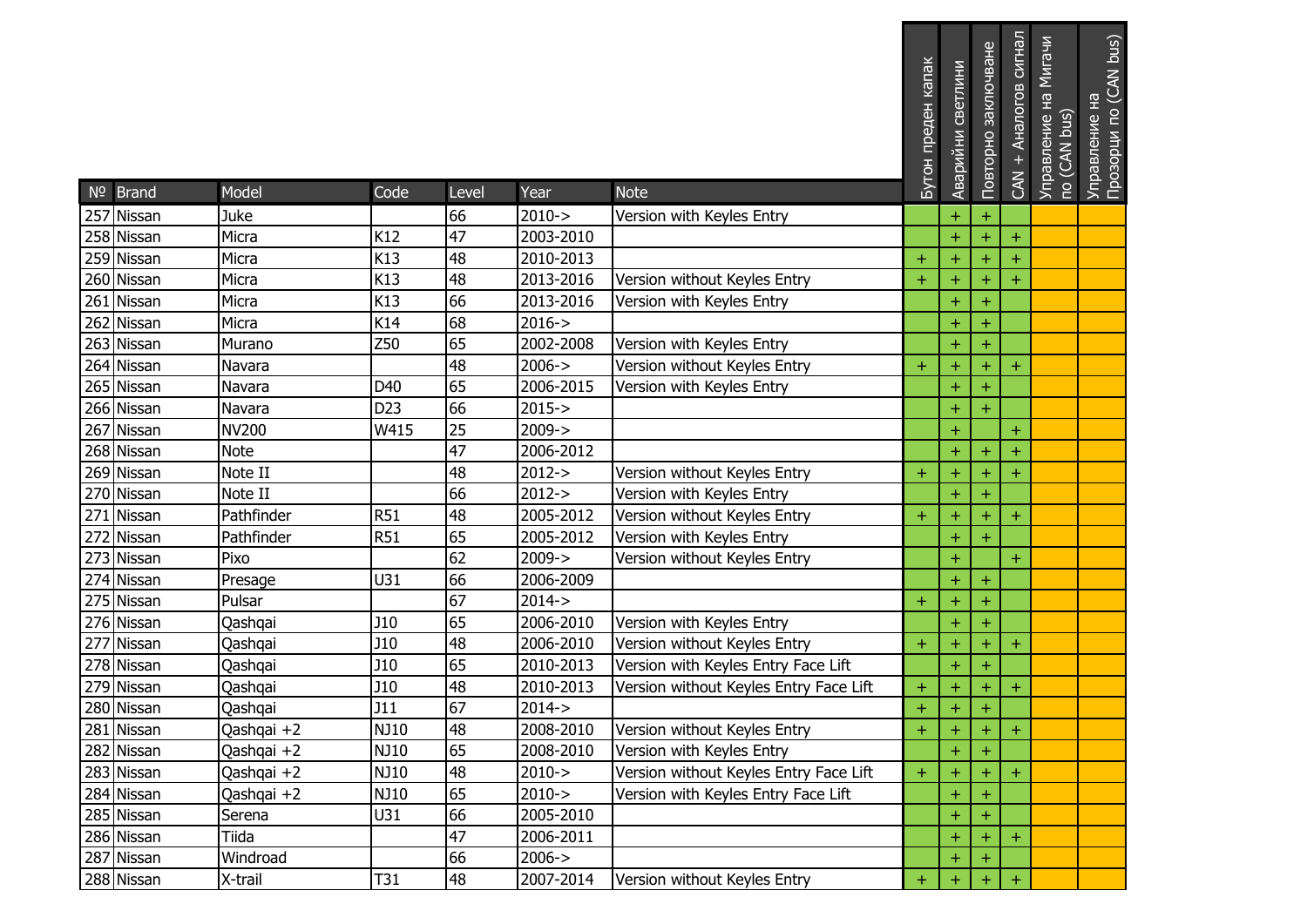| Nº Brand              | Model     | Code    | Level          | Year                | <b>Note</b>                  | Бутон преден капак | Аварийни светлини | Повторно заключване | CAN + Аналогов сигнал | Управление на Мигачи<br>по (CAN bus) | Управление на<br>Прозорци по (CAN bus) |
|-----------------------|-----------|---------|----------------|---------------------|------------------------------|--------------------|-------------------|---------------------|-----------------------|--------------------------------------|----------------------------------------|
| 289 Nissan            | X-trail   | T31     | 65             | 2007-2014           | Version with Keyles Entry    |                    | $\pm$             | $\pm$               |                       |                                      |                                        |
| 290 Nissan            | X-trail   | T32     | 67             | $2014 - >$          |                              | $\pm$              | $\ddot{}$         | $\pm$               |                       |                                      |                                        |
| 291 Opel              | Adam      |         | 12             | 2012-2014           |                              | $+$                | $\pm$             | $\pm$               |                       |                                      |                                        |
| 292 Opel              | Adam      |         | 81             | 2012-2014           | Without bonnet switch        |                    | $\ddot{}$         | $+$                 |                       |                                      |                                        |
| 293 Opel              | Adam      |         | $\overline{7}$ | $2014 - >$          |                              |                    | $\ddot{}$         | $+$                 |                       |                                      |                                        |
| 294 Opel              | Antara    |         | 59             | 2007-2011           |                              |                    |                   | $\pm$               |                       |                                      |                                        |
| 295 Opel              | Agila     | B       | 63             | 2007-2015           | Version with Keyles Entry    |                    | $\pm$             |                     |                       | $+$                                  |                                        |
| 296 Opel              | Agila     | B       | 62             | 2007-2015           | Version without Keyles Entry |                    | $\ddot{}$         |                     | $+$                   | $+$                                  |                                        |
| 297 Opel              | Astra     | Н       |                | 2004-2009           |                              |                    | $\ddot{}$         | $\pm$               |                       |                                      |                                        |
| 298 Opel              | Astra     |         | 12             | 2009-2014           |                              | $\pm$              | $\ddot{}$         | $\pm$               |                       |                                      |                                        |
| 299 Opel              | Astra     |         | 81             | 2009-2014           | Without bonnet switch        |                    | $\ddot{}$         | $\boldsymbol{+}$    |                       |                                      |                                        |
| 300 Opel              | Astra     | K       | 7              | $2014 - >$          |                              |                    | $\ddot{}$         | $\pm$               |                       |                                      |                                        |
| 301 Opel              | Cascada   |         | 12             | 2009-2014           |                              | $+$                | $\pm$             | $\pm$               |                       |                                      |                                        |
| 302 Opel              | Cascada   |         | 81             | 2009-2014           | Without bonnet switch        |                    | $\ddot{}$         | $+$                 |                       |                                      |                                        |
| 303 Opel              | Cascada   |         | 7              | $2014 - >$          |                              |                    | $\ddot{}$         |                     |                       |                                      |                                        |
| 304 Opel              | Combo (1) | D       | 17             | $2011 - >$          |                              |                    | $\pm$             | $\pm$               |                       |                                      |                                        |
| 305 Opel              | Combo (2) | D       | 18             | $2011 - >$          |                              |                    | $\ddot{}$         | $+$                 |                       |                                      |                                        |
| 306 Opel              | Corsa     | D       | 29             | 2006-2014           | 3 doors                      |                    | $\ddot{}$         | $\ddot{}$           |                       |                                      |                                        |
| 307 Opel              | Corsa     | D       |                | 2006-2014           | 5 doors                      |                    | $\ddot{}$         | $\pm$               |                       |                                      |                                        |
| 308 Opel              | Corsa     | E       | 7              | $2014 - >$          |                              |                    | $\ddot{}$         | $\pm$               |                       |                                      |                                        |
| 309 Opel              | Insignia  |         | 12             | 2008-2013           |                              | $\pm$              | $\ddot{}$         | $\boldsymbol{+}$    |                       |                                      |                                        |
| 310 Opel              | Insignia  |         | 81             | 2008-2013           | Without bonnet switch        |                    | $\pm$             |                     |                       |                                      |                                        |
| 311 Opel              | Insignia  |         | 7              | $2014 - >$          |                              |                    | $\ddot{}$         | $\pm$               |                       |                                      |                                        |
| $312$ Opel            | Karl      |         | 7              | $2014 - >$          |                              |                    | $\ddot{}$         | $\pm$               |                       |                                      |                                        |
| 313 Opel              | Meriva    | $\sf B$ | 30             | $\overline{2010}$ > |                              |                    | $\pm$             | $\pm$               |                       |                                      |                                        |
| 314 Opel              | Mokka     |         | 12             | 2012-2014           |                              | $+$                | $\pm$             | ÷                   |                       |                                      |                                        |
| 315 Opel              | Mokka     |         | 81             | 2012-2014           | Without bonnet switch        |                    | $\ddot{}$         | $\pm$               |                       |                                      |                                        |
| 316 Opel              | Mokka     |         | 7              | $2014 - >$          |                              |                    | $\ddot{}$         | $+$                 |                       |                                      |                                        |
| $\overline{317}$ Opel | Movano    |         | 25             | $2010 - >$          |                              |                    | $\pm$             |                     | $\pm$                 |                                      |                                        |
| 318 Opel              | Signum    |         |                | 2003-2008           |                              |                    | $\pm$             | ÷                   |                       |                                      |                                        |
| 319 Opel              | Vectra    | C       | 80             | 2002-2009           |                              |                    | $\ddot{}$         | $\pm$               |                       |                                      |                                        |
| 320 Opel              | Vivaro    |         | 43             | $2014 - >$          |                              |                    | $\pm$             |                     |                       |                                      |                                        |

\_\_\_\_\_\_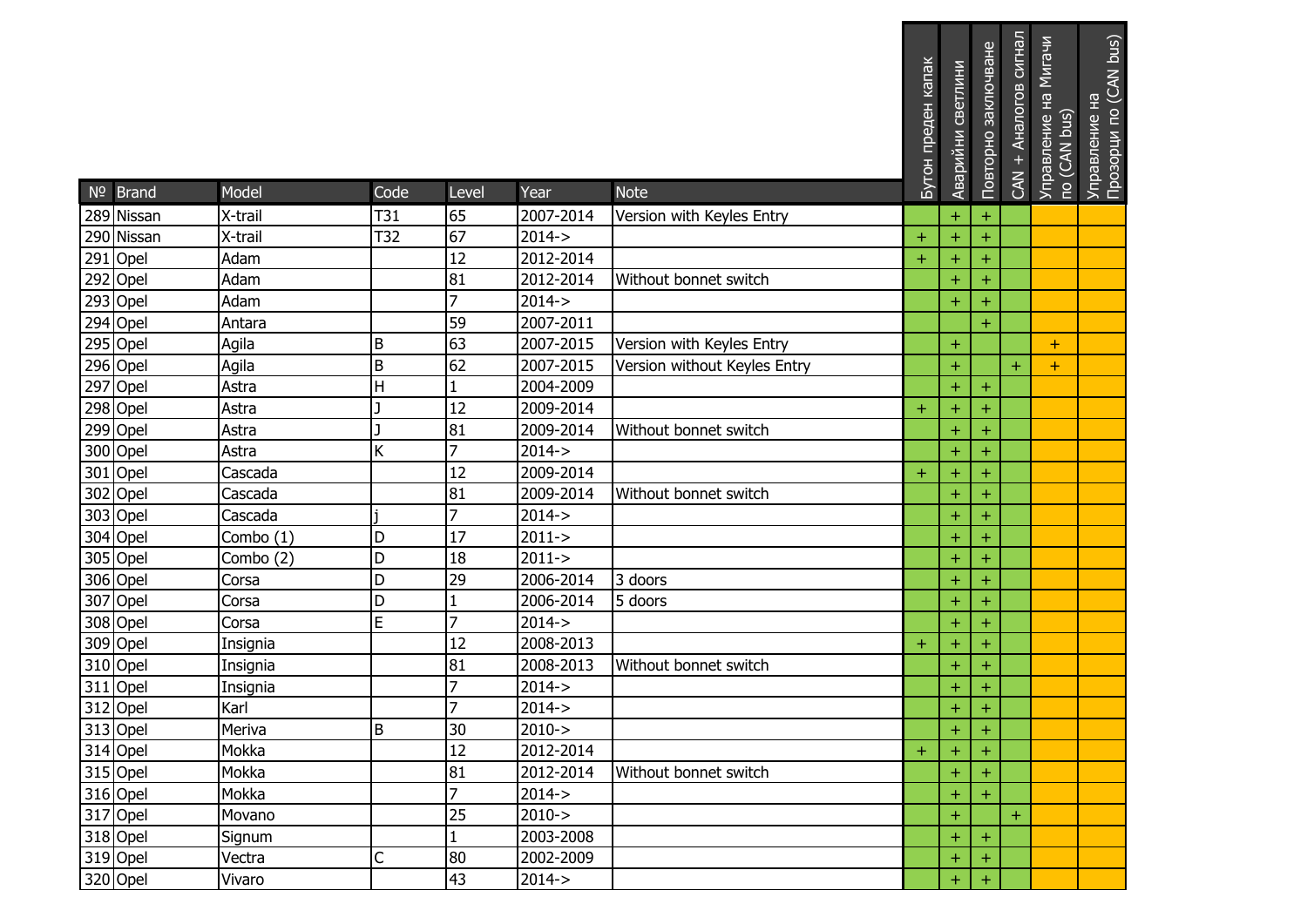| Nº Brand    | Model          | Code | Level          | Year       | <b>Note</b>                           | Бутон преден капак | Аварийни светлини | Повторно заключване | сигнал<br>Аналогов<br>CAN + | Мигачи<br>Управление на l<br>по (CAN bus) | Управление на<br>Прозорци по (CAN bus) |
|-------------|----------------|------|----------------|------------|---------------------------------------|--------------------|-------------------|---------------------|-----------------------------|-------------------------------------------|----------------------------------------|
| 321 Opel    | Zafira         | B    |                | 2005-2011  |                                       |                    | $\ddot{}$         | $\boldsymbol{+}$    |                             |                                           |                                        |
| 322 Opel    | Zafira         | Ċ    | 12             | $2011 - >$ |                                       | $\ddot{}$          | $\ddot{}$         | $\pm$               |                             |                                           |                                        |
| 323 Opel    | Zafira         | Ċ    | 81             | $2011 - >$ | Without bonnet switch                 |                    | $\ddot{}$         | $\pm$               |                             |                                           |                                        |
| 324 Opel    | Zafira         |      | 7              | $2014 - >$ |                                       |                    | $\pm$             | $\pm$               |                             |                                           |                                        |
| 325 Opel    | Zafira Tourier |      | 12             | $2011 - >$ |                                       | $\pm$              | $\ddot{}$         | $\ddot{}$           |                             |                                           |                                        |
| 326 Opel    | Zafira Tourier | C    | 81             | $2011 - >$ | Without bonnet switch                 |                    | $\ddot{}$         | $\ddot{}$           |                             |                                           |                                        |
| 327 Opel    | Zafira Tourier | Ċ    | 7              | $2014 - >$ |                                       |                    | $\pm$             | $\pm$               |                             |                                           |                                        |
| 328 Peugeot | 207            |      | $\overline{2}$ | 2006-2012  | Enable OEM Alarm in BSI               | $\pm$              | $\ddot{}$         |                     |                             | $\pm$                                     |                                        |
| 329 Peugeot | 307            |      | $\overline{2}$ | 2005-2008  | Enable OEM Alarm in BSI               | $\pm$              | $\ddot{}$         |                     |                             | $+$                                       |                                        |
| 330 Peugeot | 308            |      | $\overline{c}$ | 2007-2013  | Enable OEM Alarm in BSI               | $\pm$              | $\ddot{}$         |                     |                             | $+$                                       |                                        |
| 331 Peugeot | 3008           |      | $\overline{2}$ | $2009 - >$ | Enable OEM Alarm in BSI               | $\ddot{}$          | $\pm$             |                     |                             | $\ddot{}$                                 |                                        |
| 332 Peugeot | 407            |      | 41             | 2004-2011  | Enable OEM Alarm in BSI               | $\pm$              | $\ddot{}$         | $\pm$               |                             |                                           |                                        |
| 333 Peugeot | 4007           |      | 95             | 2007-2011  |                                       | $\pm$              | $\ddot{}$         | $\pm$               |                             |                                           | $+$                                    |
| 334 Peugeot | 4007           |      | 95             | 2011-2012  |                                       | $\pm$              | $\ddot{}$         | $\pm$               |                             |                                           | $+$                                    |
| 335 Peugeot | 4008           |      | 95             | $2012 - >$ |                                       | $\ddot{}$          | $\ddot{}$         | $\ddot{}$           |                             |                                           | $+$                                    |
| 336 Peugeot | 508            |      | $\overline{2}$ | $2010 - >$ | Enable OEM Alarm in BSI               | $\ddot{}$          | $\ddot{}$         |                     |                             | $\ddot{}$                                 |                                        |
| 337 Peugeot | 5008           |      | $\overline{2}$ | $2009 - >$ | Enable OEM Alarm in BSI               | $\pm$              | $\pm$             |                     |                             | $\pm$                                     |                                        |
| 338 Peugeot | Beeper         |      | 18             | $2008 - >$ |                                       |                    | $\ddot{}$         | $\pm$               |                             |                                           |                                        |
| 339 Peugeot | Boxer          |      | 16             | 2006-2011  |                                       |                    | $\ddot{}$         | $\pm$               |                             |                                           |                                        |
| 340 Peugeot | <b>Boxer</b>   |      | 18             | $2011 - >$ |                                       |                    | $\ddot{}$         | ÷                   |                             |                                           |                                        |
| 341 Peugeot | Partner II     |      | $\overline{2}$ | $2008 - >$ | Enable OEM Alarm in BSI               | $\pm$              | $\pm$             |                     |                             | $\pm$                                     |                                        |
| 342 Porsche | Cayenne (1)    |      | 10             | 2002-2010  | 3-button OEM remote                   | $\pm$              | $\ddot{}$         | $\pm$               |                             | $\ddot{}$                                 | $\pm$                                  |
| 343 Porsche | Cayenne (2)    |      | 23             | 2002-2010  | 3-button OEM remote                   | $\pm$              | $\ddot{}$         | $\pm$               |                             | $+$                                       | $+$                                    |
| 344 Porsche | Cayenne (3)    |      | 24             | 2002-2010  | 2-button OEM remote                   | $+$                | $\ddot{}$         | $\pm$               |                             | $+$                                       | $+$                                    |
| 345 Porsche | Cayenne        |      | 44             | $2010 - >$ | Keyless trunk DO NOT unlock all doors | $+$                | $\pm$             | $\pm$               |                             |                                           |                                        |
| 346 Porsche | Cayenne        |      | 53             | $2010 - >$ | Keyless trunk unlock all doors        | $\ddot{}$          | $\ddot{}$         |                     |                             |                                           |                                        |
| 347 Porsche | Cayman         | 981  | 53             | $2013 - >$ |                                       | ÷                  | $\pm$             | ÷                   |                             |                                           |                                        |
| 348 Porsche | Macan          | 95B  | 53             | $2013 - >$ |                                       | $+$                | $\ddot{}$         |                     |                             |                                           |                                        |
| 349 Porsche | Panamera       |      | 44             | $2009 - >$ | Keyless trunk DO NOT unlock all doors | $\pm$              | $\ddot{}$         |                     |                             |                                           |                                        |
| 350 Porsche | Panamera       |      | 53             | $2009 - >$ | Keyless trunk unlock all doors        | $+$                | $\pm$             | ÷                   |                             |                                           |                                        |
| 351 Renault | Captur         |      | 14             | $2013 - >$ |                                       |                    | $\pm$             |                     |                             |                                           |                                        |
| 352 Renault | Clio IV        | X98  | 14             | $2012 - >$ |                                       |                    | $\ddot{}$         |                     |                             |                                           |                                        |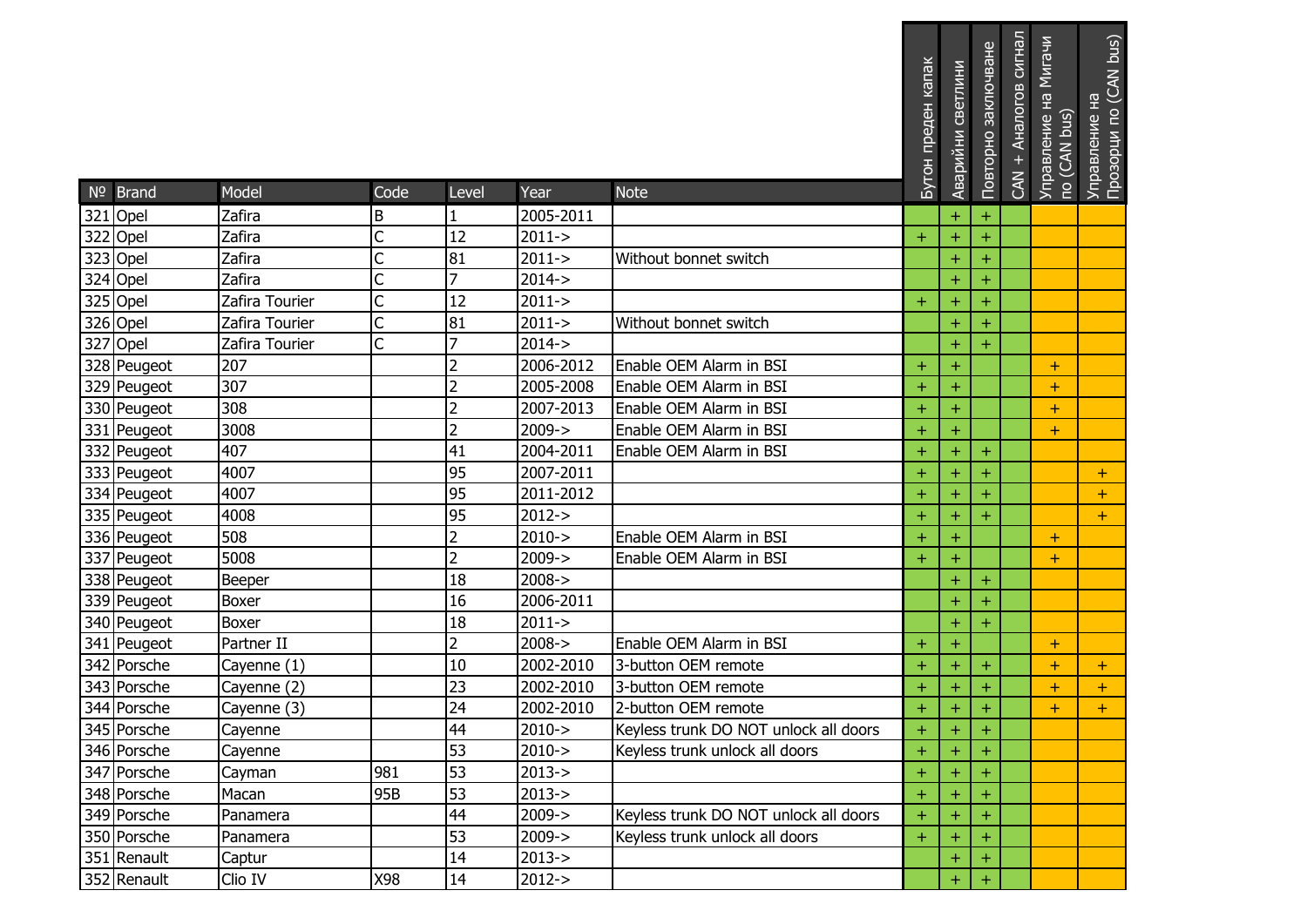| Nº Brand              | Model                    | Code       | Level | Year       | <b>Note</b> | Бутон преден капак | Аварийни светлини | Повторно заключване | CAN + Аналогов сигнал | Управление на Мигачи<br>по (CAN bus) | Управление на<br>Прозорци по (CAN bus) |
|-----------------------|--------------------------|------------|-------|------------|-------------|--------------------|-------------------|---------------------|-----------------------|--------------------------------------|----------------------------------------|
| 353 Renault           | Espace V                 |            | 71    | $2015 - >$ |             | $\ddot{}$          | $\pm$             | $\pm$               |                       |                                      |                                        |
| 354 Renault           | Fluence                  |            | 40    | $2009 - >$ |             |                    | $+$               |                     |                       |                                      |                                        |
| 355 Renault           | Kadjar                   |            | 71    | $2015 - >$ |             | $+$                | $+$               | $+$                 |                       |                                      |                                        |
| 356 Renault           | Kangoo II                | X61        | 25    | $2008 - >$ |             |                    | $\ddot{}$         |                     | $\ddot{}$             |                                      |                                        |
| 357 Renault           | Koleos II                |            | 71    | $2016 - >$ |             | $\pm$              | $\pm$             | $\ddot{}$           |                       |                                      |                                        |
| 358 Renault           | Laguna III               | т          | 40    | $2007 - >$ |             |                    | $\pm$             |                     |                       |                                      |                                        |
| 359 Renault           | Latitude                 |            | 40    | $2010 - >$ |             |                    | $\ddot{}$         |                     |                       |                                      |                                        |
| 360 Renault           | Master III               |            | 25    | 2010-2014  |             |                    | $\pm$             |                     | $\pm$                 |                                      |                                        |
| 361 Renault           | Master III               |            | 25    | $2014 - >$ |             |                    | $\ddot{}$         |                     | $\pm$                 |                                      |                                        |
| 362 Renault           | Megane III               | <b>B95</b> | 40    | $2008 - >$ |             |                    | $\pm$             |                     |                       |                                      |                                        |
| 363 Renault           | Megane IV                |            | 71    | $2015 - >$ |             | $\pm$              | $\pm$             | $\ddot{}$           |                       |                                      |                                        |
| 364 Renault           | <b>Megane Generation</b> | <b>B95</b> | 40    | $2010 - >$ |             |                    | $+$               |                     |                       |                                      |                                        |
| 365 Renault           | Megane GrandTour         | <b>B95</b> | 40    | $2009 - >$ |             |                    | $\pm$             |                     |                       |                                      |                                        |
| 366 Renault           | Scenic III               |            | 40    | $2009 - >$ |             |                    | $+$               |                     |                       |                                      |                                        |
| 367 Renault           | Talisman                 |            | 71    | $2015 - >$ |             | $\color{red}{+}$   | $\ddot{}$         | $+$                 |                       |                                      |                                        |
| 368 Renault           | Traffic III              |            | 43    | $2014 - >$ |             |                    | $\pm$             | $\pm$               |                       |                                      |                                        |
| 369 Renault           | Twingo                   |            | 43    | $2014 - >$ |             |                    | $\ddot{}$         | $+$                 |                       |                                      |                                        |
| 370 Saab              | 9-3 Face lift            | YS3F       | 31    | 2003-2011  |             |                    | $\ddot{}$         | $+$                 |                       |                                      |                                        |
| $371$ Saab            | $9 - 5$                  | YS3G       | 12    | 2010-2012  |             | $\pm$              | $\pm$             | $+$                 |                       |                                      |                                        |
| 372 Seat              | Alhambra                 | 7V         | 11    | $2009 - >$ |             | $\pm$              | $\pm$             | $+$                 |                       |                                      | $+$                                    |
| $373$ Seat            | Altea                    | 5P         | 11    | 2004-2009  |             | Ŧ                  | $\ddot{}$         | $\pm$               |                       | $\pm$                                | $+$                                    |
| 374 Seat              | Altea                    | 5P         | 11    | 2008-2015  |             | Ŧ                  | $\pm$             |                     |                       |                                      | $+$                                    |
| 375 Seat              | Altea Freetrack          |            | 11    | 2007-2009  |             | $\pm$              | $\ddot{}$         | ÷                   |                       | $\pm$                                | $+$                                    |
| $\overline{376}$ Seat | Altea Freetrack          |            | 11    | 2008-2015  |             | Ŧ                  | $\ddot{}$         | $\ddot{}$           |                       |                                      | $+$                                    |
| 377 Seat              | Altea XL                 | 5P         | 11    | 2006-2009  |             | $+$                | $+$               | ∣ +                 |                       | +                                    | ÷                                      |
| 378 Seat              | Altea XL                 | 5P         | 11    | 2008-2015  |             | $\pm$              | $+$               | $+$                 |                       |                                      | $+$                                    |
| 379 Seat              | Cordoba                  | 6L         | 78    | 2002-2009  |             | $\ddot{}$          | $\pm$             | $+$                 |                       | $\pm$                                | $+$                                    |
| 380 Seat              | Exeo                     | 3R         | 57    | 2008-2013  |             | $+$                |                   | $+$                 |                       | $+$                                  |                                        |
| $381$ Seat            | Ibiza III                | 6L         | 78    | 2002-2008  |             | $+$                | $\pm$             |                     |                       | ÷.                                   | $+$                                    |
| 382 Seat              | Ibiza IV                 | 6J         | 27    | 2008-2015  |             | $+$                | $+$               |                     |                       |                                      |                                        |
| 383 Seat              | Ibiza IV FL              | 6J         | 54    | $2015 - >$ |             | $\pm$              | $+$               | $+$                 |                       |                                      |                                        |
| 384 Seat              | Leon I                   | 1M         | 56    | 2001-2005  |             | $\ddot{}$          |                   | $+$                 |                       |                                      | $+$                                    |

<u> Tantan dan berkembang dan biasa di sebagai dan biasa di sebagai dan biasa di sebagai dan biasa di sebagai dan</u>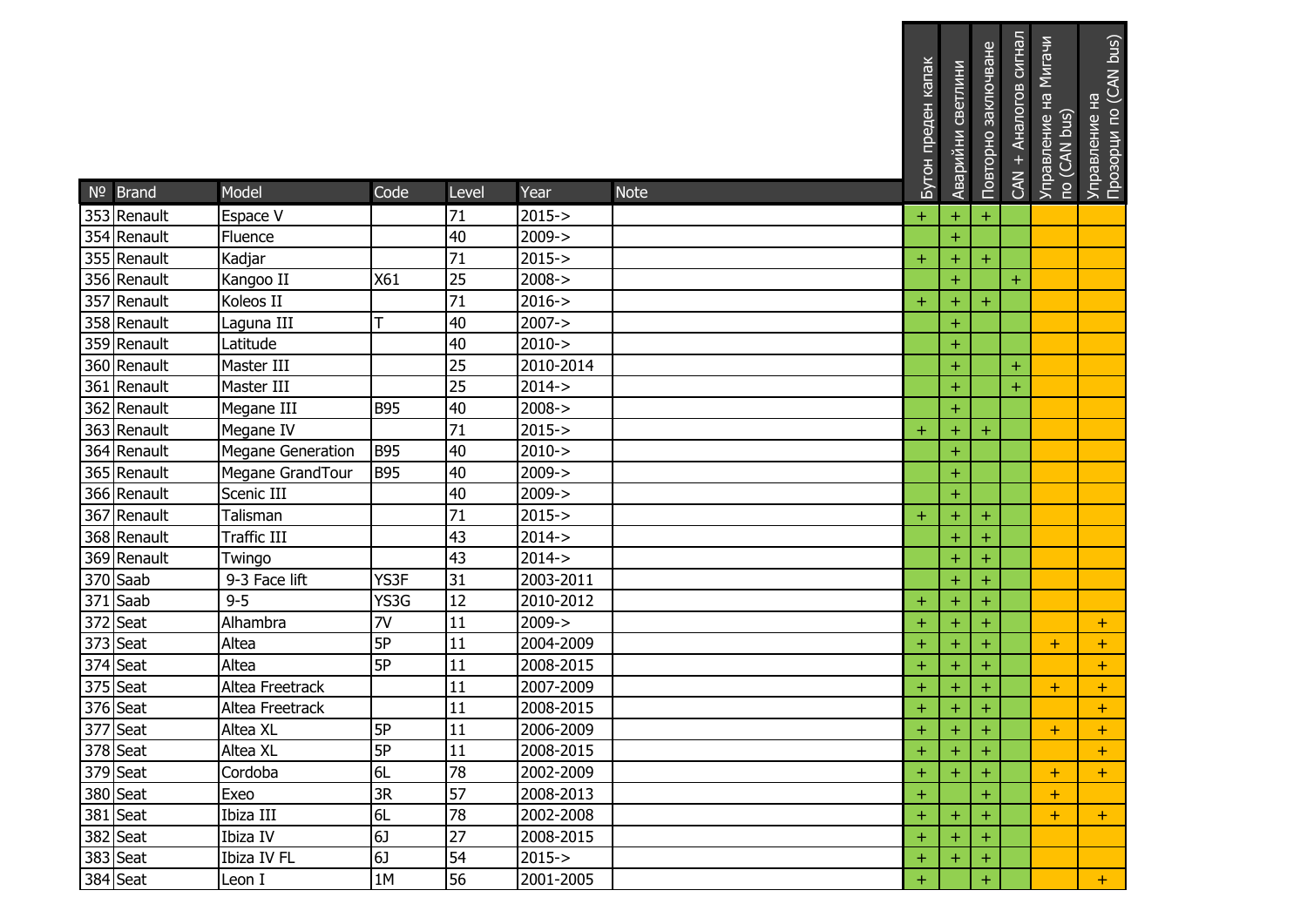|                      |                    |           |                 |                          |                           | Бутон преден капак | СВЕТЛИНИ<br>Аварийни | Повторно заключване | CAN + Аналогов сигнал | Управление на Мигачи<br>по (CAN bus) | Прозорци по (CAN bus)<br>Управление на |
|----------------------|--------------------|-----------|-----------------|--------------------------|---------------------------|--------------------|----------------------|---------------------|-----------------------|--------------------------------------|----------------------------------------|
| $No$ Brand           | Model              | Code      | Level           | Year                     | <b>Note</b>               |                    |                      |                     |                       |                                      |                                        |
| 385 Seat<br>386 Seat | Leon II<br>Leon II | 1P<br>1P  | 11<br>11        | 2005-2009<br>2008-2012   |                           | $\pm$              | $\pm$                | $\pm$               |                       | $\pm$                                | $\pm$                                  |
| 387 Seat             |                    | 5F        | 54              |                          |                           | $\pm$              | $\pm$                | ÷                   |                       |                                      | $+$                                    |
| 388 Seat             | Leon III<br>Mii    |           | 27              | $2012 - >$<br>$2010 - >$ |                           | $\pm$              | $\pm$                | ÷                   |                       |                                      |                                        |
| 389 Seat             | Toledo II          | 1M        | 56              | 2001-2004                |                           | Ŧ<br>$\ddot{}$     | $+$                  | Ŧ                   |                       |                                      |                                        |
| 390 Seat             | Toledo III         | 5P        | 11              | 2004-2009                |                           |                    |                      | $+$                 |                       |                                      | $+$                                    |
| 391 Seat             | Toledo IV          |           | 27              | $2012 - >$               |                           | $\pm$<br>$\ddot{}$ | $\pm$<br>$\pm$       | $\pm$<br>÷          |                       | ÷                                    | $+$                                    |
| 392 Skoda            | Citigo             |           | 27              | $2012 - >$               |                           | $\pm$              | $\pm$                | $\pm$               |                       |                                      |                                        |
| 393 Skoda            | Fabia I            | 6Y        | 78              | 1999-2007                |                           | $\pm$              | $\pm$                |                     |                       | ÷                                    | $+$                                    |
| 394 Skoda            | Fabia II           | 5         | 78              | 2007-2010                |                           | $\pm$              | $\pm$                | $\pm$               |                       | $\pm$                                |                                        |
| 395 Skoda            | Fabia II           | 5J        | 27              | 2010-2014                | After facelift            | $\pm$              | $\ddot{}$            | $\pm$               |                       |                                      |                                        |
| 396 Skoda            | Fabia III          | NJ        | 54              | $2014 - >$               |                           | $\ddot{}$          | $\pm$                | ÷                   |                       |                                      |                                        |
| 397 Skoda            | Octavia I          | 1U        | 56              | 2001-2004                |                           | $\pm$              |                      | $\pm$               |                       |                                      | $+$                                    |
| 398 Skoda            | Octavia II         | 1Z        | 11              | 2004-2009                |                           | Ŧ                  | $\pm$                | ÷                   |                       | $\pm$                                | $\pm$                                  |
| 399 Skoda            | Octavia II         | 1Z        | 11              | 2009-2012                |                           | $\ddot{}$          | $\ddot{}$            |                     |                       |                                      | $+$                                    |
| 400 Skoda            | Octavia III        | 5E        | 54              | $2012 - >$               |                           | $\pm$              | $\pm$                | ÷                   |                       |                                      |                                        |
| 401 Skoda            | Rapid              |           | 27              | 2012-2015                | After facelift            | Ŧ                  | $\pm$                | $\pm$               |                       |                                      |                                        |
| 402 Skoda            | Rapid              |           | 54              | $2015 - >$               |                           | $\pm$              | $\ddot{}$            | $+$                 |                       |                                      |                                        |
| 403 Skoda            | Roomster           | 5J        | $\overline{78}$ | 2006-2010                |                           | $\pm$              | $\pm$                |                     |                       | ÷.                                   |                                        |
| 404 Skoda            | Roomster           | 5J        | 27              | $2010 - >$               | After facelift            | $\pm$              | $\pm$                | $\pm$               |                       |                                      |                                        |
| 405 Skoda            | Superb I           | 3U        | 56              | 2001-2008                |                           | $\ddot{}$          |                      | $\pm$               |                       |                                      | $\pm$                                  |
| 406 Skoda            | Superb II          | 3T        | 11              | 2008-2015                |                           | Ŧ                  | $\pm$                | ÷                   |                       |                                      |                                        |
| 407 Skoda            | Superb III         | 3V        | 54              | $2015 - >$               |                           | $\pm$              | $\ddot{}$            | ÷                   |                       |                                      |                                        |
| 408 Skoda            | Yeti               |           | 11              | $2009 - >$               |                           | Ŧ                  | $\pm$                | $\ddot{}$           |                       |                                      | $+$                                    |
| 409 Smart            | ForTwo             | W453      | 43              | $2014 - >$               |                           |                    | $+$                  | $\pm$               |                       |                                      |                                        |
| 410 Subaru           | Forester           | <b>SH</b> | 26              | 2008-2013                | Version with Keyles Entry |                    |                      | $\pm$               |                       |                                      |                                        |
| 411 Subaru           | Impreza            | <b>GR</b> | 26              | 2008-2013                | Version with Keyles Entry |                    |                      | $+$                 |                       |                                      |                                        |
| 412 Subaru           | Legacy             | <b>BP</b> | 26              | 2006-2009                | Estate                    |                    |                      |                     | $\pm$                 |                                      |                                        |
| 413 Subaru           | Legacy             | <b>BL</b> | $\overline{79}$ | 2006-2009                | Sedan                     |                    |                      |                     | $\pm$                 |                                      |                                        |
| 414 Subaru           | Legacy             |           | 26              | 2009-2014                | Estate                    |                    |                      |                     | $\pm$                 |                                      |                                        |
| 415 Subaru           | Legacy             |           | 79              | 2009-2014                | Sedan                     |                    |                      |                     | $\pm$                 |                                      |                                        |
| 416 Subaru           | Outback            |           | 26              | 2003-2009                | Estate                    |                    |                      |                     | $\pm$                 |                                      |                                        |

<u> El proponente de la contenenta de la contenenta de la contenenta de la contenenta de la contenenta de la conte</u>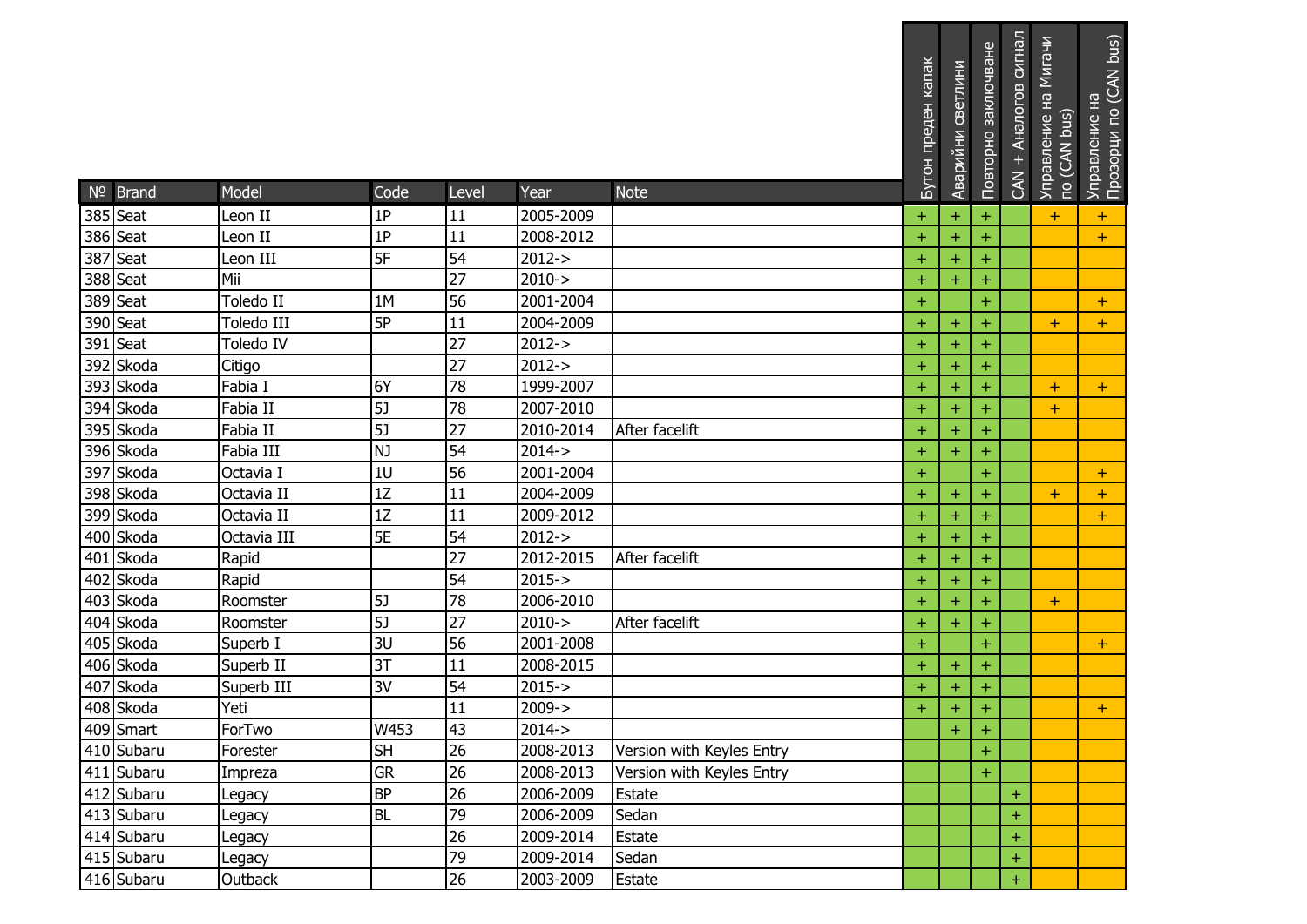|                          |                  |                   |                 |                         |                                                           | Бутон преден капак | Аварийни светлини | Повторно заключване | Аналогов сигнал<br>$CAN +$ | Управление на Мигачи<br>по (CAN bus) | Управление на<br>Прозорци по (CAN bus) |
|--------------------------|------------------|-------------------|-----------------|-------------------------|-----------------------------------------------------------|--------------------|-------------------|---------------------|----------------------------|--------------------------------------|----------------------------------------|
| Nº Brand                 | Model            | Code              | Level           | Year                    | <b>Note</b>                                               |                    |                   |                     |                            |                                      |                                        |
| 417 Subaru               | Outback          |                   | 79<br>62        | 2003-2009               | Sedan                                                     |                    |                   |                     | $\ddot{}$                  |                                      |                                        |
| 418 Suzuki               | Alto             |                   | 82              | $2009 - >$              | Version without Keyles Entry                              |                    | $\pm$             |                     | $\ddot{}$                  |                                      |                                        |
| 419 Suzuki               | Baleno           |                   | 62              | $2016 - >$<br>2014->    |                                                           |                    | $+$               |                     | $\ddot{}$                  |                                      |                                        |
| 420 Suzuki               | Celero           |                   |                 |                         | Version without Keyles Entry                              |                    | $\ddot{}$         |                     | $\ddot{}$                  |                                      |                                        |
| 421 Suzuki               | Grand Vitara III |                   | 63<br>62        | 2005-2009               | Version with Keyles Entry                                 |                    | $\ddot{}$         |                     |                            | $+$                                  |                                        |
| 422 Suzuki               | Grand Vitara III |                   |                 | 2005-2009<br>$2016 - >$ | Version without Keyles Entry                              |                    | $\pm$             |                     | $\pm$                      | $+$                                  |                                        |
| 423 Suzuki               | Ignis<br>Splash  |                   | 82<br>63        |                         | Version with Keyles Entry                                 |                    | $\ddot{}$         |                     | $\ddot{}$                  |                                      |                                        |
| 424 Suzuki<br>425 Suzuki |                  |                   | 62              | 2008-2014               |                                                           |                    | $\ddot{}$         |                     |                            | $+$                                  |                                        |
| 426 Suzuki               | Splash<br>Swift  |                   | 63              | 2008-2014<br>2005-2010  | Version without Keyles Entry<br>Version with Keyles Entry |                    | $\pm$             |                     | $\ddot{}$                  | $\pm$                                |                                        |
| 427 Suzuki               | Swift            |                   | 62              | 2005-2010               |                                                           |                    | $\ddot{}$         |                     |                            | $+$                                  |                                        |
| 428 Suzuki               | Swift            |                   | 82              | $2017 - >$              | Version without Keyles Entry                              |                    | $+$<br>$\ddot{}$  |                     | $+$<br>$\pm$               | $+$                                  |                                        |
| 429 Suzuki               | SX4              |                   | 63              | 2006-2013               | Version with Keyles Entry                                 |                    | $\pm$             |                     |                            | $\pm$                                |                                        |
| 430 Suzuki               | SX4              |                   | 62              | 2006-2013               | Version without Keyles Entry                              |                    | $\pm$             |                     | $\ddot{}$                  | $\pm$                                |                                        |
| 431 Suzuki               | SX4 (S-Cross)    |                   | 64              | $2013 - >$              |                                                           | $\pm$              | $\pm$             | $\pm$               |                            |                                      |                                        |
| 432 Suzuki               | Vitara           |                   | 64              | $2015 - >$              |                                                           | $\pm$              | $\pm$             | $\pm$               |                            |                                      |                                        |
| 433 Toyota               | GT86             | ZN <sub>6</sub>   | 28              | $2012 - >$              |                                                           | $\ddot{}$          | $\ddot{}$         | Ŧ                   |                            | $+$                                  |                                        |
| 434 Toyota               | Alphard          | 12                | 34              | $2008 - >$              |                                                           | $\ddot{}$          |                   | $+$                 |                            | $+$                                  |                                        |
| 435 Toyota               | Aurion           | NXT <sub>26</sub> | 34              | $2007 - >$              |                                                           | $\ddot{}$          |                   | $\ddot{}$           |                            | $\ddot{}$                            |                                        |
| 436 Toyota               | Auris            | E <sub>15</sub>   | 34              | 2006-2012               |                                                           | $+$                |                   | $+$                 |                            | $\ddot{}$                            |                                        |
| 437 Toyota               | Auris            | E18               | $6\overline{6}$ | $2012 - >$              |                                                           |                    | $+$               | $\pm$               |                            | $+$                                  |                                        |
| 438 Toyota               | Avensis          | T <sub>27</sub>   | 35              | 2009-2012               |                                                           | $\pm$              |                   | ÷                   |                            | $\pm$                                |                                        |
| 439 Toyota               | Avensis          | T <sub>27</sub>   | 92              | $2012 - >$              |                                                           |                    |                   | $\pm$               |                            | $\ddot{}$                            |                                        |
| 440 Toyota               | Aygo             | KSP9              | 52              | $2006 - >$              |                                                           | $\ddot{}$          |                   | Ŧ                   |                            | $\ddot{}$                            |                                        |
| 441 Toyota               | Blade            | AZE15             | 34              | $2006 - >$              |                                                           | $\pm$              |                   | $\pm$               |                            | $\pm$                                |                                        |
| 442 Toyota               | Camry            | XV40              | 34              | 2006-2011               |                                                           | $\pm$              |                   | ÷                   |                            | $\pm$                                |                                        |
| 443 Toyota               | Corolla          | E15               | 34              | 2006-2013               |                                                           | $+$                |                   | $+$                 |                            | $\pm$                                |                                        |
| 444 Toyota               | Corolla          | E16               | 6               | $2012 - >$              |                                                           |                    | $\pm$             |                     |                            | $\ddot{}$                            |                                        |
| 445 Toyota               | Corolla          | E17               | $6\overline{6}$ | $2013 - >$              |                                                           |                    | $\pm$             | $\pm$               |                            | $\pm$                                |                                        |
| 446 Toyota               | Corolla Axio     | 14                | 34              | $2006 - >$              |                                                           | $\pm$              |                   | $\pm$               |                            | $\pm$                                |                                        |
| 447 Toyota               | Corolla Fielder  | 14                | 34              | $2006 - >$              |                                                           | $\pm$              |                   | $\pm$               |                            | $\pm$                                |                                        |
| 448 Toyota               | Corolla Rumion   | 15                | 34              | $2007 - >$              |                                                           | ÷                  |                   | ÷                   |                            | $\pm$                                |                                        |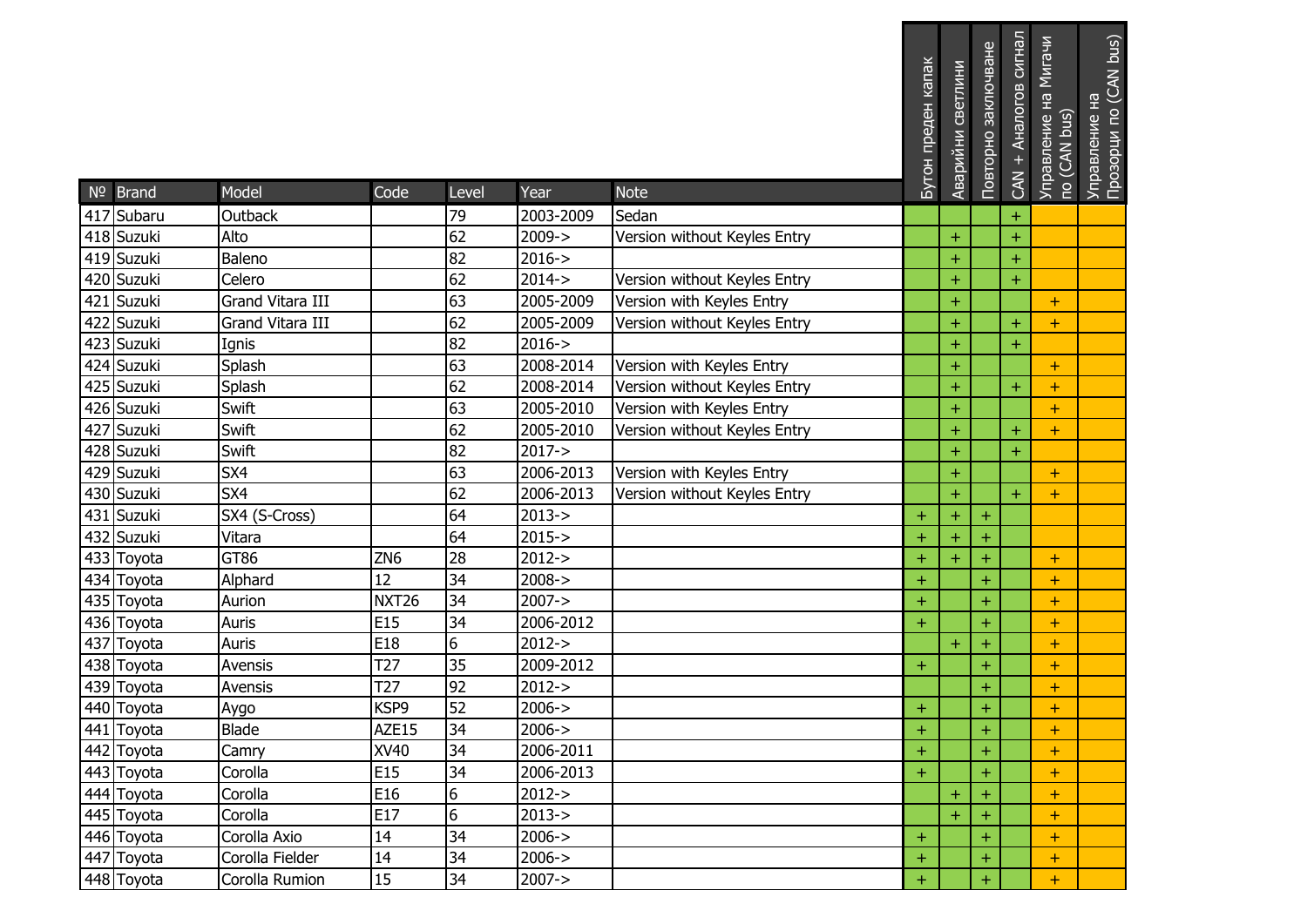| Nº Brand       | Model                     | Code              | Level           | Year       | <b>Note</b>                           | Бутон преден капак | Аварийни светлини | Повторно заключване | CAN + Аналогов сигнал | Управление на Мигачи<br>по (CAN bus) | Управление на<br>Прозорци по (CAN bus) |
|----------------|---------------------------|-------------------|-----------------|------------|---------------------------------------|--------------------|-------------------|---------------------|-----------------------|--------------------------------------|----------------------------------------|
| 449 Toyota     | Crown                     | S200              | 52              | 2008-2012  |                                       | $\ddot{}$          |                   | $\pm$               |                       | $\pm$                                |                                        |
| 450 Toyota     | Crown Hybrid              | GWS20             | 52              | $2008 - >$ |                                       | $+$                |                   | $+$                 |                       | $+$                                  |                                        |
| 451 Toyota     | Crown Majesta             | S20               | 52              | $2008 - >$ |                                       | $\pm$              |                   | $\pm$               |                       | $\pm$                                |                                        |
| 452 Toyota     | Estima                    | 5                 | 34              | $2006 - >$ |                                       | $\ddot{}$          |                   | $\ddot{}$           |                       | $\pm$                                |                                        |
| 453 Toyota     | Estima Hybrid             | AHR <sub>20</sub> | 34              | $2006 - >$ |                                       | $+$                |                   | $+$                 |                       | $\ddot{}$                            |                                        |
| 454 Toyota     | <b>HiLux</b>              | AN120             | 6               | $2015 - >$ |                                       |                    | $\pm$             | +                   |                       | $\ddot{}$                            |                                        |
| 455 Toyota     | Ist                       | NCP1              | 51              | $2007 - >$ |                                       | $\pm$              | $\ddot{}$         |                     |                       | $\pm$                                |                                        |
| 456 Toyota     | iQ                        | <b>KGJ10</b>      | 52              | 2008-2014  |                                       | $+$                |                   | $\pm$               |                       | $\pm$                                |                                        |
| 457 Toyota     | <b>Land Cruiser</b>       | <b>J200</b>       | 49              | 2007-2012  |                                       | $\pm$              | $\pm$             |                     |                       | $\pm$                                |                                        |
| 458 Toyota     | <b>Land Cruiser Prado</b> | J150              | 51              | $2009 - >$ |                                       | $+$                | $\ddot{}$         |                     |                       | $\pm$                                |                                        |
| 459 Toyota     | Mark X                    | x13               | 52              | $2009 - >$ |                                       | $\ddot{}$          |                   | $\pm$               |                       | $\pm$                                |                                        |
| 460 Toyota     | Mark X Zio                |                   | 34              | $2007 - >$ |                                       | $\ddot{}$          |                   | $\pm$               |                       | $+$                                  |                                        |
| 461 Toyota     | Noah                      | 7                 | 34              | $2007 - >$ |                                       | $\pm$              |                   | $\pm$               |                       | $\pm$                                |                                        |
| 462 Toyota     | Premio                    | 26                | 34              | $2007 - >$ |                                       | $\ddot{}$          |                   | $\pm$               |                       | $\pm$                                |                                        |
| 463 Toyota     | Prius                     | ZVW3#             | 34              | 2009-2016  | If does not work use (Variant 2)      | $\pm$              |                   | $+$                 |                       | $\ddot{}$                            |                                        |
| 464 Toyota     | RAV4                      | ACA3              | 35              | 2005-2009  |                                       | $\pm$              |                   | $\pm$               |                       | $\pm$                                |                                        |
| 465 Toyota     | RAV4                      | ACA3              | 35              | 2009-2012  |                                       | $+$                |                   | $+$                 |                       | $+$                                  |                                        |
| 466 Toyota     | RAV4                      | XA40              | 6               | 2013-2016  |                                       |                    | $\ddot{}$         |                     |                       | $\pm$                                |                                        |
| 467 Toyota     | RAV4                      | XA40              | 6               | $2016 - >$ | CAN-bus OBD connection is not allowed |                    | $\pm$             |                     |                       | $\pm$                                |                                        |
| 468 Toyota     | Sai                       | AZK10             | 52              | $2009 - >$ |                                       | $\pm$              |                   | $\pm$               |                       | $\pm$                                |                                        |
| 469 Toyota     | Urban Cruiser             |                   | 35              | 2009->     |                                       | $+$                |                   | $\pm$               |                       | $\pm$                                |                                        |
| 470 Toyota     | Vanguard (Var1)           | 14                | 34              | $2006 - >$ | If does not work use (Variant 2)      | $\ddot{}$          |                   | $\pm$               |                       | $+$                                  |                                        |
| 471 Toyota     | Vanguard (Var2)           | 14                | 35              | $2006 - >$ | If does not work use (Variant 1)      | $\pm$              |                   | $\pm$               |                       | $\pm$                                |                                        |
| 472 Toyota     | Vellfire                  | 12                | 34              | $2008 - >$ |                                       | Ŧ                  |                   | $\pm$               |                       | $\pm$                                |                                        |
| 473 Toyota     | Verso                     |                   | 50              | 2009->     |                                       | $+$                | ٠.                | $\pm$               |                       | ÷                                    |                                        |
| 474 Toyota     | Verso                     |                   | 92              | $2012 - >$ |                                       |                    |                   | $\pm$               |                       | $\pm$                                |                                        |
| 475 Toyota     | Vitz                      | P <sub>9</sub>    | 35              | $2008 - >$ |                                       | $+$                |                   | $+$                 |                       | $+$                                  |                                        |
| 476 Toyota     | Voxy                      | 7                 | 34              | $2007 - >$ |                                       | $+$                |                   | $\pm$               |                       | $+$                                  |                                        |
| 477 Toyota     | Wish                      | E <sub>2</sub>    | 34              | $2009 - >$ |                                       | $+$                |                   |                     |                       | $\pm$                                |                                        |
| 478 Toyota     | Yaris                     | XP9               | 50              | 2006-2011  |                                       | $\pm$              | $\pm$             |                     |                       | $\pm$                                |                                        |
| 479 Toyota     | Yaris                     | <b>XP13</b>       | $6\overline{6}$ | $2011 - >$ | Without deadlock                      |                    | $\ddot{}$         |                     |                       | $\pm$                                |                                        |
| 480 Volkswagen | Amarok                    |                   | 27              | $2010 - >$ |                                       | $+$                | $\ddot{}$         |                     |                       |                                      |                                        |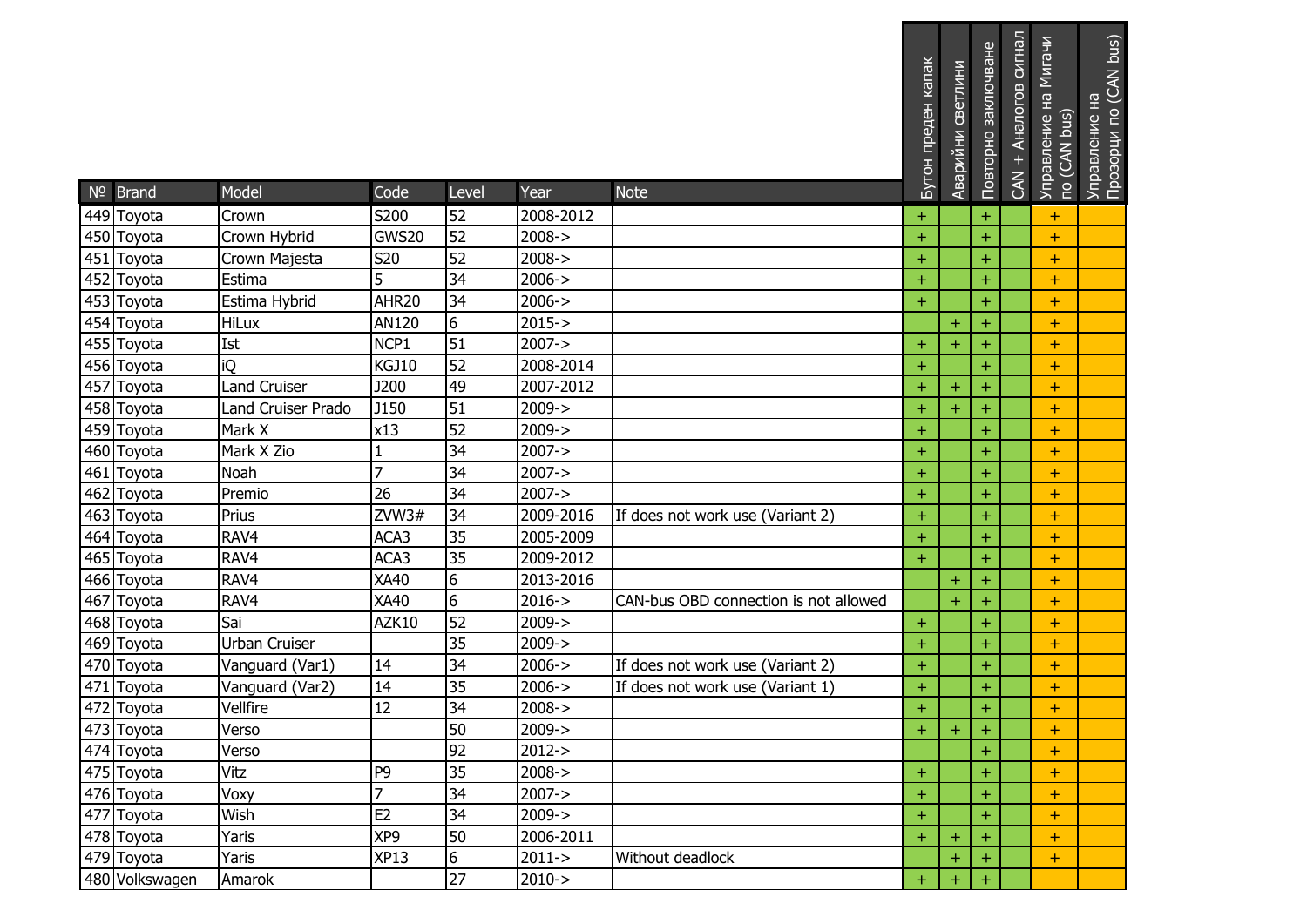|                                  |                   |                 |          |                        |                                  | Бутон преден капак | Аварийни светлини | Повторно заключване | сигнал<br>Аналогов<br>$CAN +$ | Мигачи<br>오<br>To (CAN bus)<br><b>Управление</b> | Прозорци по (CAN bus)<br>오<br><b>Управление</b> |
|----------------------------------|-------------------|-----------------|----------|------------------------|----------------------------------|--------------------|-------------------|---------------------|-------------------------------|--------------------------------------------------|-------------------------------------------------|
| Nº Brand                         | Model             | Code            | Level    | Year                   | <b>Note</b>                      |                    |                   |                     |                               |                                                  |                                                 |
| 481 Volkswagen                   | Bora<br>Caddy     | 1<br>2K         | 56<br>11 | 2001-2005<br>2004-2010 |                                  | Ŧ                  | $\pm$             | $\ddot{}$           |                               |                                                  | $\pm$                                           |
| 482 Volkswagen<br>483 Volkswagen | Caddy             | 2K              | 11       | 2010-2015              |                                  | ÷.<br>$\pm$        | $\ddot{}$         | $\pm$<br>$\ddot{}$  |                               | $\pm$                                            | $+$                                             |
| 484 Volkswagen                   | Caddy             | 2K              | 11       | $2015 - >$             |                                  | Ŧ                  | $\pm$             | $\ddot{}$           |                               |                                                  | $\pm$<br>$+$                                    |
| 485 Volkswagen                   | Caravelle         | T5              | 78       | 2003-2010              |                                  | +                  | $\pm$             | $\pm$               |                               | $\pm$                                            | $+$                                             |
| 486 Volkswagen                   | Caravelle         | T5GP            | 27       | 2010-2014              |                                  | $\pm$              | $\ddot{}$         | $\ddot{}$           |                               |                                                  |                                                 |
| 487 Volkswagen                   | Caravelle         | Т6              | 27       | $2014 - >$             |                                  | ÷                  | $+$               | $\ddot{}$           |                               |                                                  |                                                 |
| 488 Volkswagen                   | CC                | $\overline{3C}$ | 11       | $2012 - >$             |                                  | ÷                  | $\ddot{}$         | $\ddot{}$           |                               |                                                  | $+$                                             |
| 489 Volkswagen                   | Crafter           |                 | 85       | 2006-2017              |                                  | $\pm$              | $\pm$             | $\ddot{}$           |                               | $\pm$                                            | $\pm$                                           |
| 490 Volkswagen                   | Eos               | 1F              | 11       | 2006-2010              |                                  | ÷                  | $\ddot{}$         | $\pm$               |                               | $\pm$                                            | $\pm$                                           |
| 491 Volkswagen                   | Eos               | 1F              | 11       | $2010 - >$             |                                  | Ŧ                  | $\ddot{}$         | $\ddot{}$           |                               |                                                  | $+$                                             |
| 492 Volkswagen                   | Golf IV           | 1 <sub>J</sub>  | 56       | 2001-2003              |                                  | $+$                |                   | $\pm$               |                               |                                                  | $+$                                             |
| 493 Volkswagen                   | Golf V            | 1K              | 11       | 2003-2009              |                                  | ÷                  | $\pm$             | $\ddot{}$           |                               | $\pm$                                            | $\ddot{}$                                       |
| 494 Volkswagen                   | Golf VI           | 1K              | 11       | 2008-2012              | Door lock control with dead lock | Ŧ                  | $\ddot{}$         | $\ddot{}$           |                               |                                                  | $+$                                             |
| 495 Volkswagen                   | Golf VII          | AU              | 54       | $2012 - >$             |                                  | ÷.                 | $\pm$             | $\pm$               |                               |                                                  |                                                 |
| 496 Volkswagen                   | <b>Golf Plus</b>  | 1K              | 11       | 2005-2009              |                                  | $\pm$              | $\ddot{}$         | $\ddot{}$           |                               | $\pm$                                            | $+$                                             |
| 497 Volkswagen                   | <b>Golf Plus</b>  | 1K              | 11       | $2009 - >$             |                                  | ÷                  | $\ddot{}$         | $\pm$               |                               |                                                  | $+$                                             |
| 498 Volkswagen                   | Jetta V           | $\overline{1K}$ | 11       | 2005-2009              |                                  | +                  | $\ddot{}$         | $\pm$               |                               | $\pm$                                            | $+$                                             |
| 499 Volkswagen                   | Jetta V           | 1K              | 11       | 2008-2010              |                                  | $\pm$              | $\ddot{}$         | $\ddot{}$           |                               |                                                  | $+$                                             |
| 500 Volkswagen                   | Jetta VI          | 1B              | 11       | $2010 - >$             |                                  | ÷                  | $\ddot{}$         | $\pm$               |                               |                                                  | $\pm$                                           |
| 501 Volkswagen                   | Multivan          | T <sub>5</sub>  | 78       | 2003-2010              |                                  | $\pm$              | $\ddot{}$         | $\pm$               |                               | $\pm$                                            | $+$                                             |
| 502 Volkswagen                   | Multivan          | T5GP            | 27       | 2010-2014              |                                  | ÷                  | $+$               | $\pm$               |                               |                                                  |                                                 |
| 503 Volkswagen                   | Multivan          | T <sub>6</sub>  | 27       | $2014 - >$             |                                  | +                  | $\ddot{}$         | $\ddot{}$           |                               |                                                  |                                                 |
| 504 Volkswagen                   | <b>New Beetle</b> | 1C/1Y/9C 56     |          | 2001-2011              |                                  | $+$                |                   | $+$                 |                               |                                                  | $+$                                             |
| 505 Volkswagen                   | Passat B5GP       | 3B              | 56       | 2000-2005              |                                  | $\pm$              |                   | $\pm$               |                               |                                                  | $+$                                             |
| 506 Volkswagen                   | Passat B6         | 3C              | 11       | 2005-2009              | Door lock control with dead lock | $+$                | $\pm$             | $\ddot{}$           |                               | $\pm$                                            | $+$                                             |
| 507 Volkswagen                   | Passat B6         | 3C              | 11       | 2008-2010              | Door lock control with dead lock | ÷                  | $\pm$             | $\ddot{}$           |                               |                                                  | $+$                                             |
| 508 Volkswagen                   | Passat B7         | $\overline{3C}$ | 11       | 2010-2015              |                                  | +                  | $\pm$             | $\pm$               |                               |                                                  | $\pm$                                           |
| 509 Volkswagen                   | Passat B8         | B <sub>8</sub>  | 54       | $2015 - >$             |                                  | $+$                | $+$               | $\pm$               |                               |                                                  |                                                 |
| 510 Volkswagen                   | Passat CC         | 3C              | 11       | $2008 - >$             |                                  | ÷                  | $\ddot{}$         | $\ddot{}$           |                               |                                                  | $\pm$                                           |
| 511 Volkswagen                   | Polo              | 9N              | 78       | 2001-2005              |                                  |                    | $\pm$             | $\ddot{}$           |                               | ÷                                                | $+$                                             |
| 512 Volkswagen                   | Polo              | 9N3             | 78       | 2005-2009              | After facelift                   | ÷.                 | $+$               | $\pm$               |                               | $\pm$                                            |                                                 |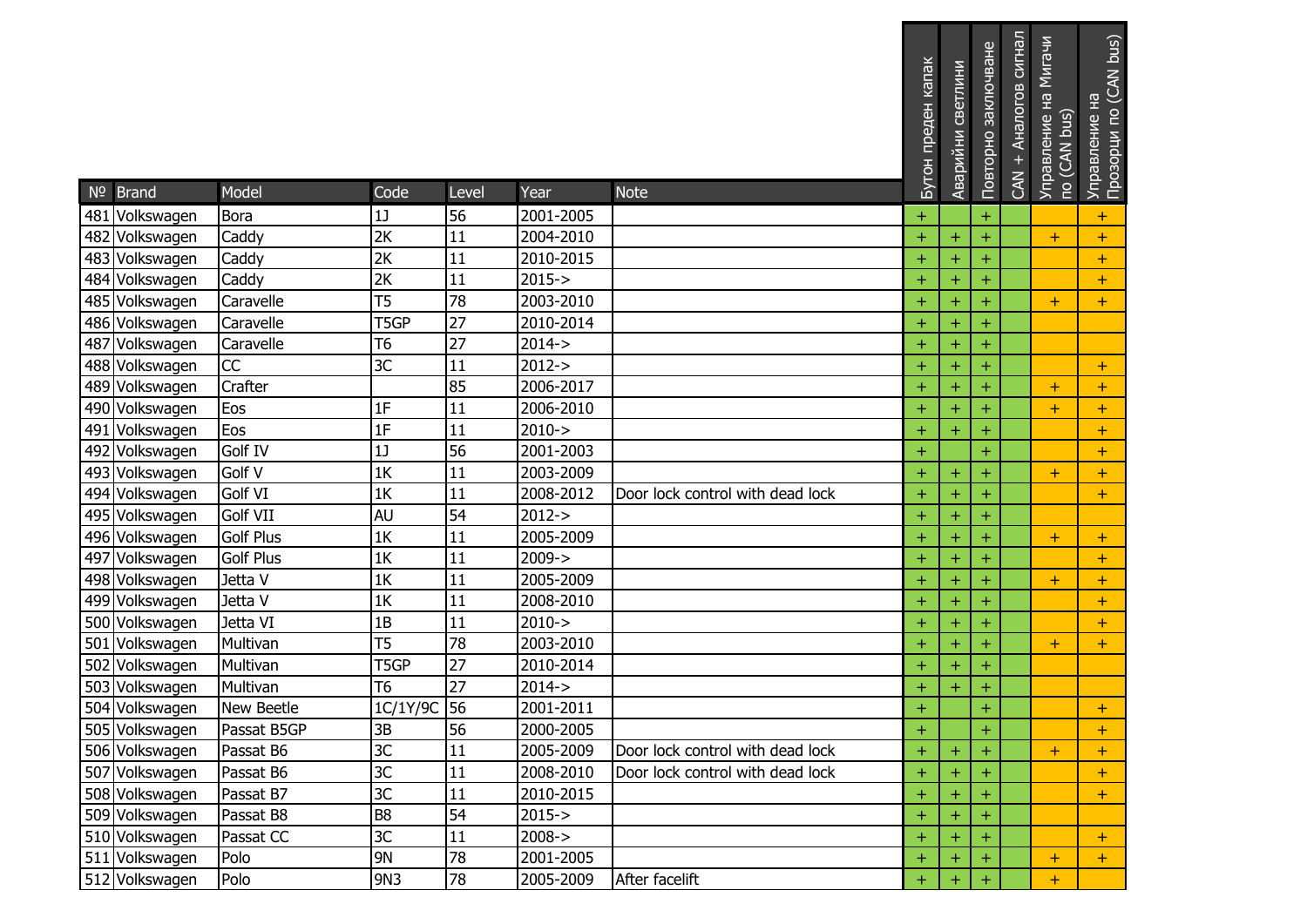| $No$ Brand                       | Model           | Code            | Level | Year       | <b>Note</b>                             | Бутон преден капак | Аварийни светлини | Повторно заключване | сигнал<br>Аналогов<br>$\pm$<br><b>GAN</b> | Мигачи<br>오<br>no (CAN bus)<br>Управление | Управление на<br>Прозорци по (CAN bus) |
|----------------------------------|-----------------|-----------------|-------|------------|-----------------------------------------|--------------------|-------------------|---------------------|-------------------------------------------|-------------------------------------------|----------------------------------------|
|                                  | Polo            | 6R              | 27    | 2009-2014  |                                         |                    |                   |                     |                                           |                                           |                                        |
| 513 Volkswagen<br>514 Volkswagen | Polo            | 6C              | 54    | $2014 - >$ |                                         | $\pm$<br>$+$       | $+$<br>$\ddot{}$  | $\pm$<br>$\ddot{}$  |                                           |                                           |                                        |
| 515 Volkswagen                   | Phaeton         | 3D              | 10    | $2002 - >$ |                                         |                    | $\ddot{}$         |                     |                                           |                                           |                                        |
| 516 Volkswagen                   | Phaeton         | 3D              | 23    | $2002 - >$ |                                         | ÷<br>$\pm$         | $\ddot{}$         | $\pm$               |                                           | $\pm$<br>$+$                              | $\pm$                                  |
| 517 Volkswagen                   | Scirocco        | 13              | 11    | $2008 - >$ |                                         | ÷.                 | $\ddot{}$         | $\ddot{}$<br>$\pm$  |                                           |                                           | $\pm$<br>$\pm$                         |
| 518 Volkswagen                   | Sharan          | 7N              | 11    | $2010 - >$ |                                         | $\pm$              | $\ddot{}$         | $\ddot{}$           |                                           |                                           | $\ddot{}$                              |
| 519 Volkswagen                   | Tiguan          | <b>5N</b>       | 11    | 2007-2009  |                                         | $+$                | $\ddot{}$         | $\pm$               |                                           | $+$                                       | $\pm$                                  |
| 520 Volkswagen                   | Tiguan          | <b>5N</b>       | 11    | 2008-2011  |                                         | ÷.                 | $\ddot{}$         | $\pm$               |                                           |                                           | $\pm$                                  |
| 521 Volkswagen                   | Tiguan          | <b>5N</b>       | 11    | 2011-2016  |                                         | $\pm$              | $\ddot{}$         | $\ddot{}$           |                                           |                                           | $\pm$                                  |
| 522 Volkswagen                   | Tiguan          |                 | 54    | $2016 - >$ |                                         | $\pm$              | $\ddot{}$         | $\pm$               |                                           |                                           |                                        |
| 523 Volkswagen                   | Touareg         | 7L              | 10    | 2002-2010  |                                         | ÷.                 | $\ddot{}$         | $\pm$               |                                           | $\pm$                                     | $\pm$                                  |
| 524 Volkswagen                   | Touareg         | 7L              | 23    | 2002-2010  |                                         | $+$                | $\ddot{}$         | $\pm$               |                                           | $+$                                       | $\ddot{}$                              |
| 525 Volkswagen                   | Touareg         | 7P <sub>5</sub> | 44    | $2010 - >$ | Keyless trunk DO NOT unlock all doors   | ÷.                 | $\ddot{}$         | $\pm$               |                                           |                                           |                                        |
| 526 Volkswagen                   | Touareg         | 7P <sub>5</sub> | 53    | $2010 - >$ | Keyless trunk unlock all doors          | $\pm$              | $\ddot{}$         |                     |                                           |                                           |                                        |
| 527 Volkswagen                   | Touran          | 1T              | 11    | 2003-2006  |                                         | $+$                | $\ddot{}$         | $\pm$               |                                           | $+$                                       | $+$                                    |
| 528 Volkswagen                   | Touran (GP)     | 1T              | 11    | 2006-2010  |                                         | $\pm$              | $\ddot{}$         | $\ddot{}$           |                                           | $+$                                       | $\ddot{}$                              |
| 529 Volkswagen                   | Touran (GP2)    | 1T              | 11    | 2010-2015  |                                         | $\pm$              | $\ddot{}$         | $\pm$               |                                           |                                           | $\pm$                                  |
| 530 Volkswagen                   | Touran          |                 | 54    | $2015 - >$ |                                         | ÷.                 | $\pm$             | $\pm$               |                                           |                                           |                                        |
| 531 Volkswagen                   | Transporter     | T <sub>5</sub>  | 78    | 2003-2010  |                                         | $\pm$              | $\ddot{}$         | $\ddot{}$           |                                           | $\pm$                                     | $\ddot{}$                              |
| 532 Volkswagen                   | Transporter     | T5GP            | 27    | 2010-2014  |                                         | $\pm$              | $+$               | $+$                 |                                           |                                           |                                        |
| 533 Volkswagen                   | Transporter     | T6              | 27    | $2014 - >$ |                                         | +                  | $\ddot{}$         | $\pm$               |                                           |                                           |                                        |
| 534 Volkswagen                   | Up              |                 | 27    | $2011 - >$ |                                         | $+$                | $\ddot{}$         | $\ddot{}$           |                                           |                                           |                                        |
| 535 Volkswagen                   | Vento           | 6C              | 54    | $2014 - >$ |                                         | ÷                  | $\ddot{}$         | $\ddot{}$           |                                           |                                           |                                        |
| 536 Volvo                        | C30             |                 | 87    | 2006-2012  | If does not work use other Volvo levels |                    |                   |                     |                                           |                                           |                                        |
| 537 Volvo                        | S40             | M               | 86    | 2004-2012  | If does not work use other Volvo levels |                    |                   |                     |                                           |                                           |                                        |
| 538 Volvo                        | S60             | P24             | 32    | 2004-2009  | If does not work use other Volvo levels |                    |                   | ÷                   |                                           |                                           |                                        |
| 539 Volvo                        | S60             | Y20             | 42    | $2010 - >$ | If does not work use other Volvo levels | $\pm$              | $\pm$             |                     |                                           |                                           |                                        |
| 540 Volvo                        | <b>S80</b>      | TS              | 32    | 2005-2009  | If does not work use other Volvo levels |                    |                   | ÷                   |                                           |                                           |                                        |
| 541 Volvo                        | S80             | AS              | 70    | 2009-2012  | If does not work use other Volvo levels | $\pm$              | $+$               |                     |                                           |                                           |                                        |
| 542 Volvo                        | V <sub>50</sub> | M               | 86    | 2004-2007  | If does not work use other Volvo levels |                    |                   |                     |                                           |                                           |                                        |
| 543 Volvo                        | V <sub>50</sub> | M               | 87    | 2007-2012  | If does not work use other Volvo levels |                    |                   |                     |                                           |                                           |                                        |
| 544 Volvo                        | V60             |                 | 42    | $2011 - >$ | If does not work use other Volvo levels | ÷.                 | $\pm$             |                     |                                           |                                           |                                        |